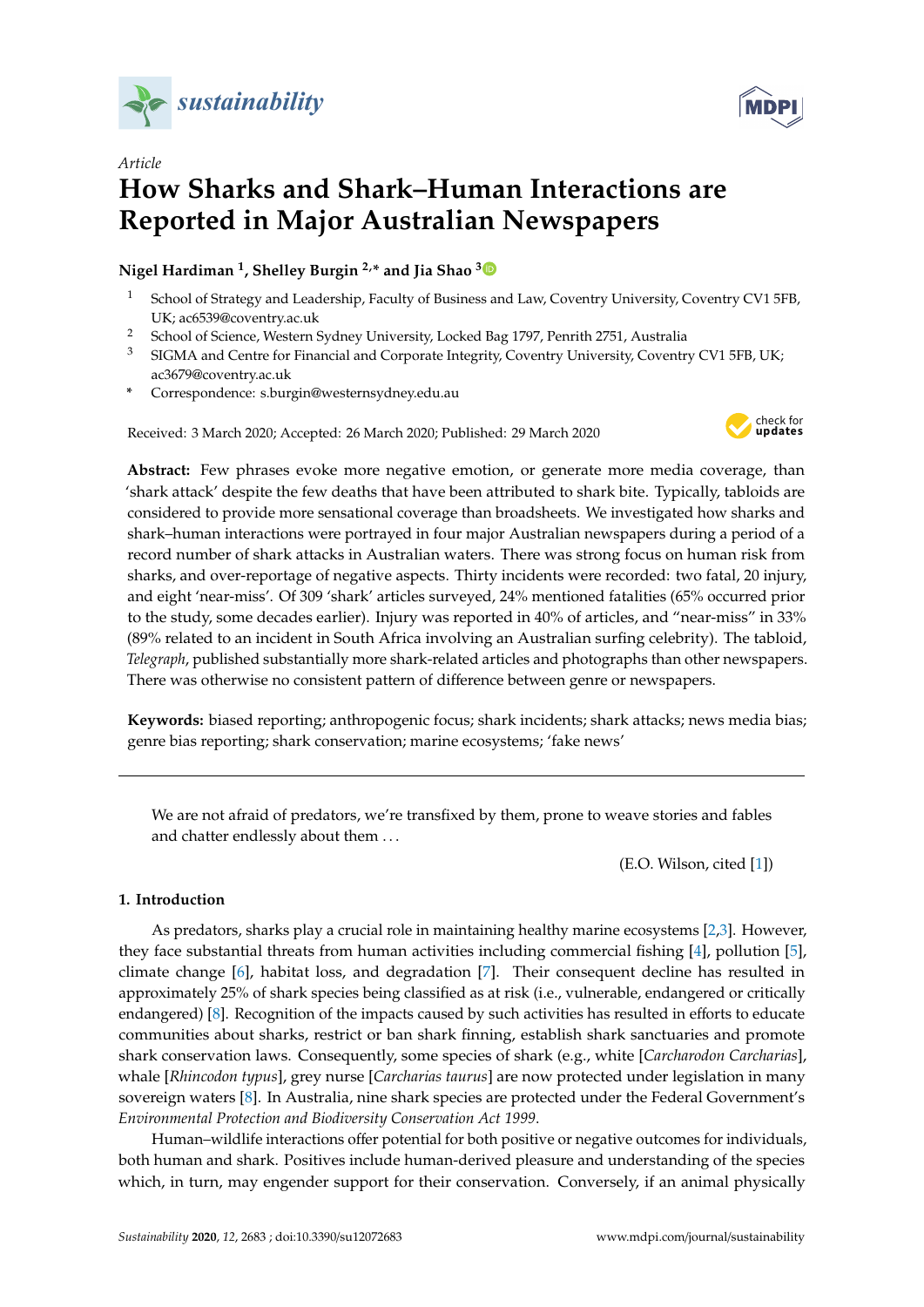attacks a human, the result may be human injury or even fatality. When this occurs, typically there is public pressure to mitigate the human risk  $[9-11]$  $[9-11]$ . This may be problematic if the species is in decline, and particularly if the taxon (population or species) is already of conservation concern [\[12,](#page-13-10)[13\]](#page-13-11).

Among the marine species that may attack humans, sharks are arguably the most feared. Indeed, there are few phrases that evoke as much powerful, negative emotion as 'shark attack', or generate such a high degree of media coverage [\[14–](#page-13-12)[16\]](#page-13-13). However, such reporting may not accurately reflect the actual risk that sharks pose. For example, among the more than 500 known shark species [\[17\]](#page-13-14), only three, the white, tiger (*Galeocerdo cuvier*) and bull (*Carcharhinus leucas*) sharks, are responsible for most of the confirmed unprovoked bites and fatalities.

Reflecting long-term trends, in 2017, the United States of America (USA) recorded the highest number of shark incidents (53) worldwide, followed by Australia (14), while other countries each reported substantially fewer incidents (0-3 [\[18\]](#page-13-15)). One reason for the relatively high number of reported incidents in Australia is due to the definition of 'shark attack' which, under the current recording criteria used in the Australian Shark Attack File (ASAF), may include incidents lacking physical contact (e.g., shark bumping watercraft or equipment worn by a human) between shark and human [\[19\]](#page-13-16). Indeed, 27% of recorded shark incidents in Australian waters between the years 1990–2017 did not result in human injury (i.e., the human suffered a 'near-miss'). Fatal incidents in Australia are rare: they average 1.5 annually, forming 10.5% of total incidents between the period 1990–2017 [\[19\]](#page-13-16). This is far fewer than coastal drownings, which averaged 99 annually between 2004–2017 [\[20\]](#page-14-0).

Despite the actual paucity of injury and death due to shark bite, media reports often portray sharks as 'man-eaters', and use of the term 'shark attack' is widespread [\[15\]](#page-13-17). Sharks may also be portrayed as a 'rogue' that have become resident of a location and develops a putative taste for human flesh—a serial killer with criminal, malign intent [\[21\]](#page-14-1). This perception that such 'guilty' animals may be identified, and must be killed, has become known as the '*Jaws E*ff*ect*' [\[22\]](#page-14-2). Efforts to change such perceptions based on scientific knowledge (e.g., shark biology, behaviour, incident frequency and outcomes) could be enhanced with greater understanding of the beliefs in the broader community, and knowledge of how such attitudes are developed and maintained [\[23\]](#page-14-3). Since it is known that such attitudes are influenced by what and how information is communicated, especially by the media [\[24](#page-14-4)[–26\]](#page-14-5), understanding of how such interactions are portrayed could help to change attitudes.

We used Media Discourse Analysis to explore how sharks and shark–human interactions were portrayed in the textual and graphical content of articles published in the four most widely read Australian newspapers. The study was undertaken during a six-month period in 2015, a period of record shark attacks within Australian waters [\[19\]](#page-13-16). Specifically, we investigated how reportage presented (i) ocean users' perceptions and behaviour; (ii) shark management policymaking; and (iii) support for shark conservation.

#### **2. Methods**

#### *2.1. Media Discourse Analysis*

Mass media studies offer a research tool that may generate insight into the effects of the media's role in influencing society and vice versa [\[27](#page-14-6)[–29\]](#page-14-7). Some previous studies have demonstrated that sections of the media may portray sharks favourably (e.g., documentaries [\[30\]](#page-14-8), diving magazines [\[31\]](#page-14-9), shark-diving websites [\[32\]](#page-14-10)). Newspaper reportage of a species may also evolve over time (e.g., grey nurse shark [\[33\]](#page-14-11)); however, compared with terrestrial carnivores, there have been relatively few studies (e.g.,  $[10,25]$  $[10,25]$ ) that have addressed how news media portray sharks and shark–human interactions.

Media discourse analysis examines interactions that occur through a broadcast platform—typically newspaper, television, radio or internet—with the discourse focused on a central theme(s) or frame [\[10\]](#page-13-18).

This tool may thus be employed to provide insights into the awareness, perceptions, and attitudes of complex management issues, including human–wildlife conflict. It is aimed at a non-present reader, listener or viewer.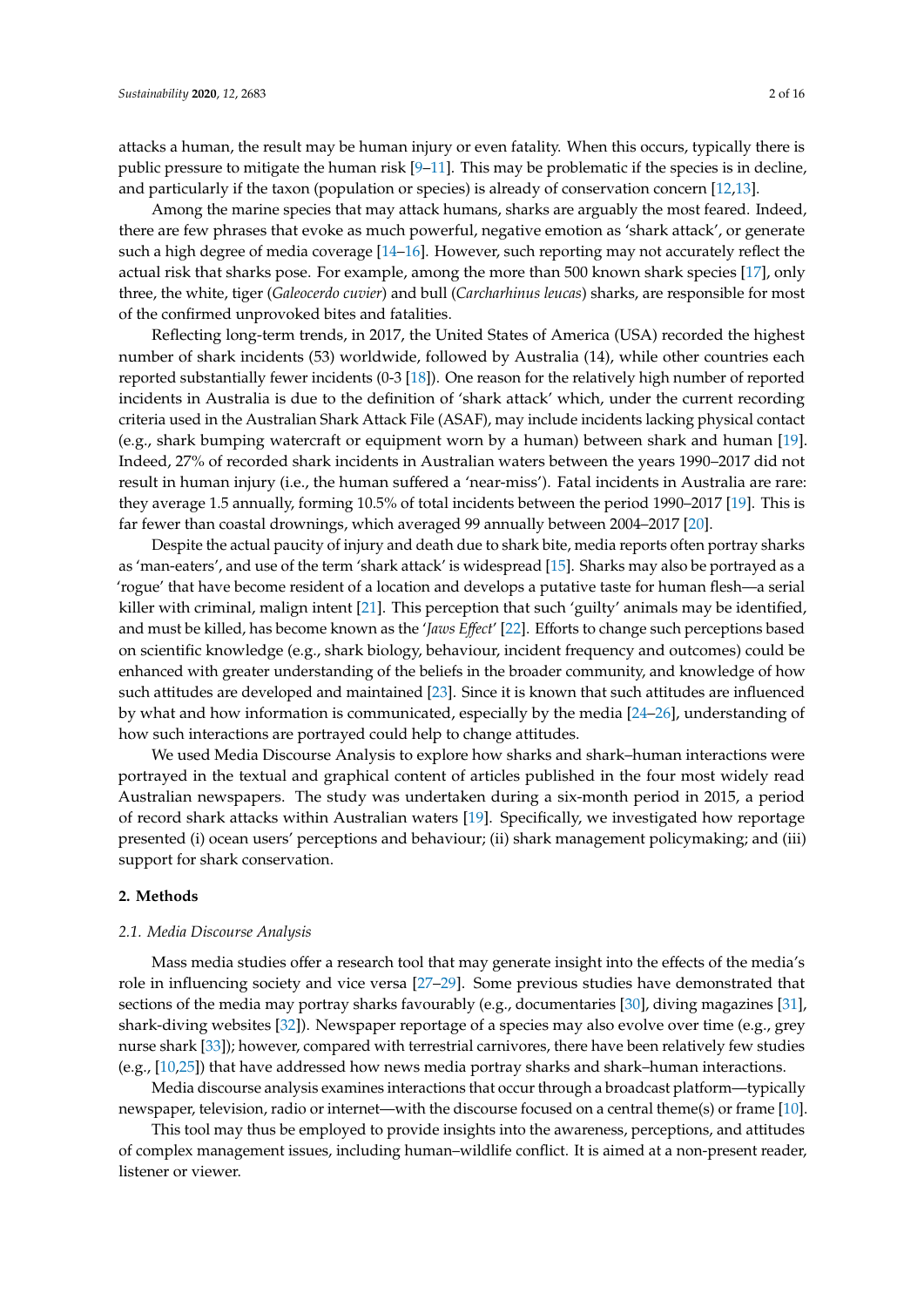#### *2.2. Data Collection*

The number, and human outcome, of shark incidents in Australia were analysed using ASAF [\[19\]](#page-13-16) data between January 1 and March 31 (the period immediately preceding the study), and April 1 and September 30, 2015 (the survey period). This spanned a period of record 'shark attacks' in Australian waters [\[16\]](#page-13-13). Articles were collected from four of the most widely read Australian newspapers; two broadsheet and two tabloid. For convenience, the on-line version of each newspaper was analysed, since the content, layout, sections, and supplements in each online edition were presented identically to the hardcopy version.

Within each newspaper, the term 'shark' was searched anywhere—headline, graphics caption, and body copy. The number, word count, format of articles, shark species, and geographical location of the incident were also recorded. From these data, primary and secondary themes were identified and their framing (i.e., what information was reported, how, and how often). In addition, if/how such reportage differed between newspaper genres (i.e., broadsheet and tabloid) and among individual newspaper titles was investigated.

# *2.3. Newspapers Surveyed*

Traditionally, 'broadsheet' newspapers are predominantly read by 'middle-class' audiences. They are regarded as more serious in tone, and less sensationalist, than 'tabloids'. Tabloids are most popular among 'working-class' audiences. Articles in these newspapers tend to be less serious and/or more sensationalist in tone than broadsheets [\[34\]](#page-14-13). The inclusion of both genres aimed to ensure representation of a diverse readership in terms of age, social class, and political alignment, and to identify if/how reportage of sharks differed among genres and titles.

The four newspapers of this study are each published daily during the week, and have a weekend counterpart. The data from the weekday and weekend versions were combined for analyses.

*The Australian* and its weekend counterpart the *Weekend Australian* ('Australian') is a daily broadsheet newspaper, owned by News Corp Australia. Hardcopy versions are circulated nationwide, and it is the country's most widely circulated newspaper, although it does not have the largest readership. In the twelve months preceding June 2015, *The Australian* was read 333,000 times Monday to Friday. The *Weekend Australian* was read 664,000 times [\[35\]](#page-14-14).

*The Sydney Morning Herald* and its Sunday counterpart the *Sun Herald* ('Herald') is a daily broadsheet newspaper, owned by Fairfax Media. Hardcopy versions are circulated predominantly in New South Wales, the Australian Capital Territory, and Southeast Queensland. In the twelve months to June 2015, *The Sydney Morning Herald* was read 515,000 times Monday to Friday and 727,000 times on Saturday. The *Sun Herald* was read 685,000 times [\[35\]](#page-14-14).

The *Courier Mail* and its Sunday counterpart the *Sunday Mail* ('Mail') is a daily tabloid newspaper, owned by News Corp Australia. Hardcopy versions are circulated throughout Queensland, most regions of New South Wales and parts of the Northern Territory. In the twelve months preceding June 2015, the *Courier Mail* was read, on average, 420,000 times Monday to Friday and, on average, 533,000 times on Saturday. The *Sunday Mail* was read, on average, 847,000 times [\[35\]](#page-14-14).

The *Daily Telegraph* and its Sunday counterpart The *Sunday Telegraph* ('Telegraph') is a daily tabloid newspaper, owned by News Corp Australia. Hardcopy versions are circulated throughout New South Wales, the Australian Capital Territory and Southeast Queensland. It has the largest readership of any Australian newspaper. In the twelve months preceding June 2015, The *Daily Telegraph* was read, on average, 625,000 times Monday to Friday and 605,000 times on Saturday. The *Sunday Telegraph* was read, on average, 1,010,000 times on Sunday [\[35\]](#page-14-14).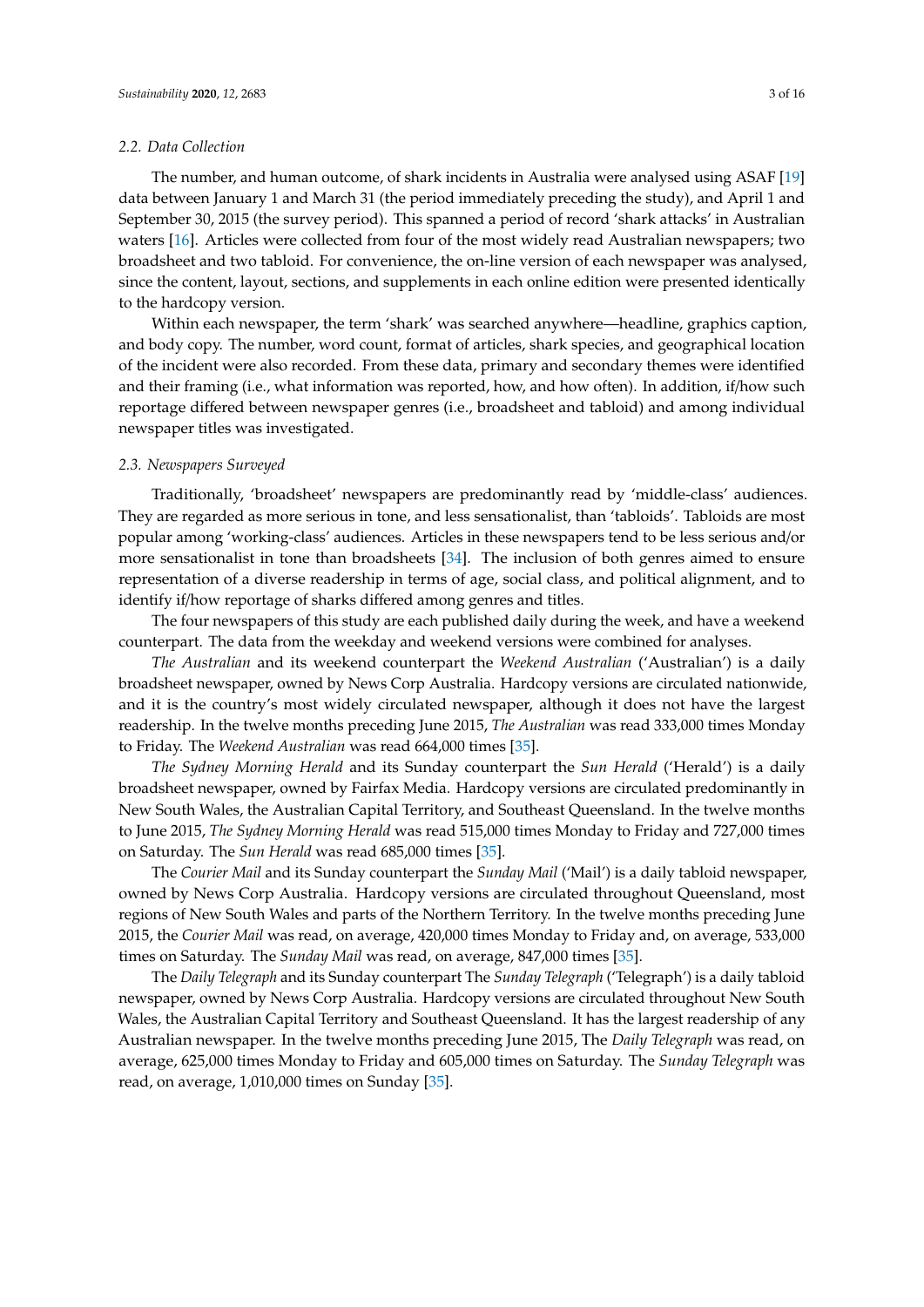#### *2.4. Definitions*

The term "shark" was restricted to its use with respect to the animal shark; non-animal references were excluded (e.g., Cronulla Sharks Rugby Team; *Shark Tank* reality television programme; *Sharknado* film).

Headlines, sub-headlines, and body text were combined and analysed together for reference to sharks. Readers' tweets/emails that were reproduced verbatim and located adjoining and directly relating to qualifying articles were also analysed. Photographs and graphics (e.g., diagrams of shark nets, maps of incident locations) were analysed separately. A small percentage of photographs and graphics shared among multiple articles on the same page were analysed against the article with which they seemed primarily associated.

Articles were classified into four formats: (i) "Run Of Paper" are articles that, at the Editor's discretion, are placed anywhere within the newspaper; (ii) "Front Page Article" included headlines with accompanying text on the front page of the main paper or a component section; (iii) "Front Page Banner Headline" is a headline and/or sub-heading, typically  $\leq$ 7 words, that appears on the front page of the main paper or a component section, sometimes with a photograph or graphic; and (iv) "Special Feature Article" is a multi-page article on aspects of potential or actual shark–human interactions.

# *2.5. Data Analysis*

Article content data were first manually coded and qualitatively analysed, using pilot-tested systematic inductive coding, facilitated by QSR NVivo11 software [\[36\]](#page-14-15). The aim of this was to analyse underlying latent meanings within the content of the article, in an inherently subjective process. An iterative process was followed to identify and code salient themes and sub-themes. These were defined as those that were relevant, repeated and meaningful (e.g., 'what was said'). Any theme considered irrelevant or insensible was deleted, and analogous themes were merged. It was assumed that shark taxa named in photograph captions were correctly identified.

Quantitative analysis was made of manifest, that is 'surface level', content of articles, for example article format, frequency, word count and mention of subjects (e.g., themes/sub-themes, shark taxa, geographical location) within articles. A subject could be mentioned singly or multiple times in an article, and subjects were analysed based on 'at least one mention' in an article.

Analysis of significant differences or associations among titles and between genres was made by descriptive statistics and appropriate statistical tests. Pearson's chi-square test (or Fisher's exact test [FE]) with Yates' continuity correction, if appropriate) was used to analyse number of articles, article format, mention of identified shark taxa, and article themes/sub-themes. Levene's test of equal variance was used to check the assumption of ANOVA; Welch's test and Brown–Forsyth test were used to check for unequal variance, and Tukey HSD post-hoc pairwise test and independent samples *t*-test to analyse mean word count in Run Of Paper articles. Chi-square goodness-of-fit (or exact test of goodness-of-fit [E] based on 2000 replicates, as appropriate) was used to analyse proportional mention in each title and genre of geographic location by country and Australian state/territory and use of photographs/graphics. Further exact binomial with Bonferroni's correction (E) testing was made to determine whether the proportions in each title differed significantly from expected 14.5%, 18.4%, 23.6%, 43.4%. (i.e., the overall proportion of articles among the four titles).

# **3. Results**

#### *3.1. Frequency of Incidents*

In 2015, there were a record number shark incidents (98), both globally [\[18\]](#page-13-15) and in Australia (33) [\[19\]](#page-13-16). Nine incidents were reported in Australia in the three months immediately preceding the survey, and 21 during the survey period. Of these 30 incidents, two caused fatality, 20 caused injury, and eight 'victims' were not physically injured (i.e., 'near-miss'). Twenty of these incidents, including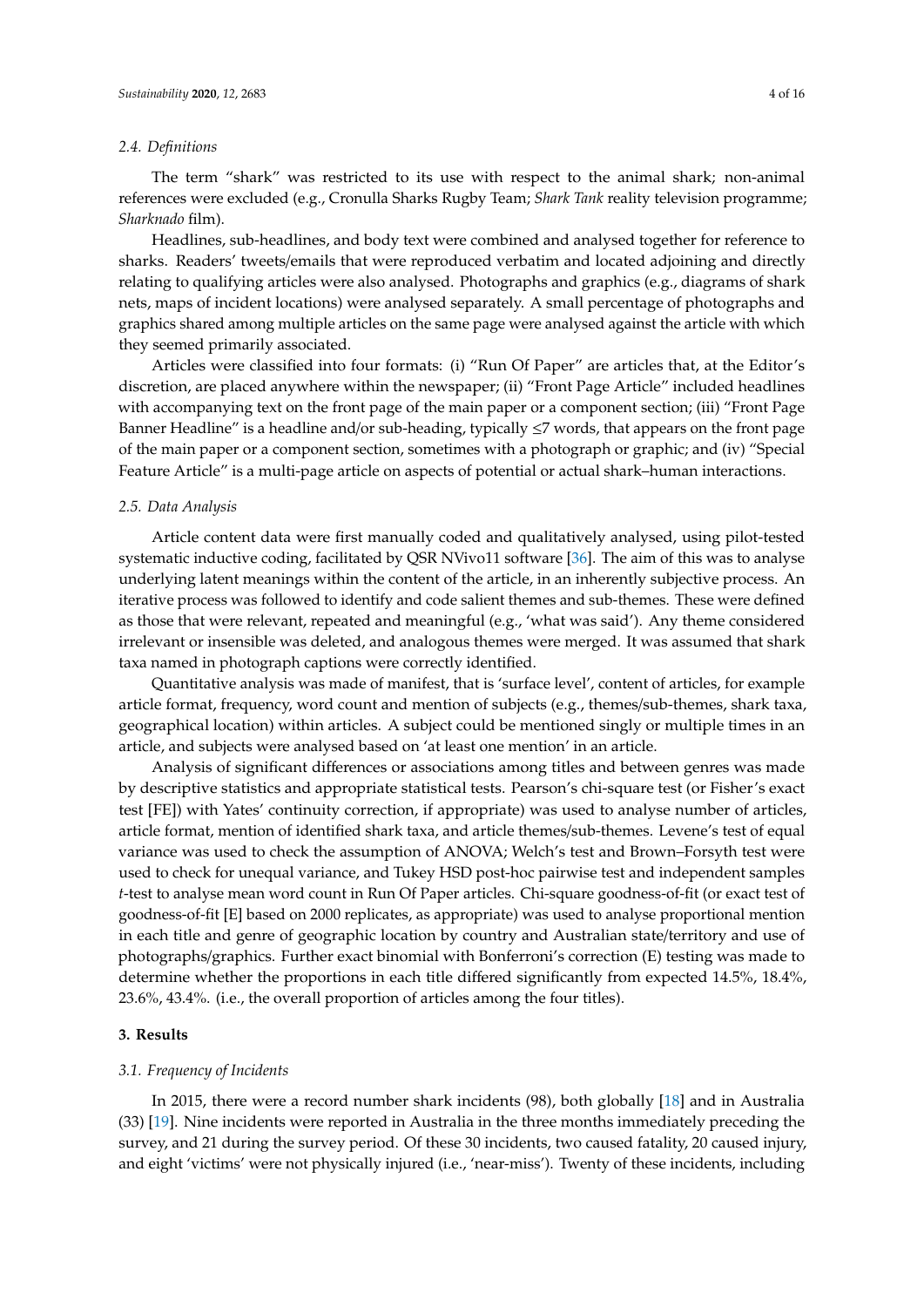one fatality, occurred in New South Wales (NSW). Elsewhere in the country, the number of attacks was much lower  $(\leq 4)$ , and the only other fatality was in Tasmanian waters (Table [1\)](#page-4-0).

<span id="page-4-0"></span>

| January 1-March 31 | April | May | June | July | August | September | Outcome   |
|--------------------|-------|-----|------|------|--------|-----------|-----------|
|                    |       |     |      |      |        | U         | Uninjured |
| 5                  |       |     |      |      |        |           | Injured   |
|                    |       |     |      |      |        |           | Fatal     |
|                    |       |     | 4    |      |        |           | Total     |
| Source: [19].      |       |     |      |      |        |           |           |

**Table 1.** Number and timing of recorded shark incidents in Australia, January–September, 2015 <sup>1</sup>.

*3.2. Frequency of Articles*

Overall, 309 articles published during the survey mentioned sharks, but the number and frequency of articles varied with month (n = 5–106/month; see Table [2\)](#page-4-1). Commencing at a relatively low number during April–June (Austral autumn), there was a substantial increase in shark articles during July through August (Austral winter). A subsequent decline occurred in September (Austral spring) (Table [2,](#page-4-1) Figure [1\)](#page-4-2).

<span id="page-4-1"></span>**Table 2.** Number of shark articles published monthly April–September, 2015, in each newspaper/genre (Broadsheet: Australian, Herald; Tabloid: Mail, Telegraph (week/weekend edition titles combined).

| <b>Title/Genre</b> |          | Number of Articles/Month |             |      |        |           | <b>Total Articles</b> |
|--------------------|----------|--------------------------|-------------|------|--------|-----------|-----------------------|
|                    | April    | May                      | <b>Iune</b> | July | August | September |                       |
| Australian         | $\Omega$ |                          | 2           | 19   | 17     | 6         | 45                    |
| Herald             | 3        |                          | 0           | 22   | 25     | 6         | 57                    |
| Mean broadsheet    | 1.5      |                          |             | 20.5 | 21     | 6         | 51                    |
| Mail               |          | 2                        | 4           | 31   | 17     | 12        | 73                    |
| Telegraph          | 4        | 1                        | 3           | 35   | 47     | 44        | 134                   |
| <b>MeanTabloid</b> | 5.5      | 1.5                      | 3.5         | 33   | 32     | 27        | 103.5                 |
| Total titles       | 14       | 5                        | 9           | 106  | 106    | 69        | 309                   |

<span id="page-4-2"></span>

**Figure 1.** Number and timing of articles mentioning sharks between 1 April–30 September 2015 in four major Australian newspaper titles; two broadsheets (Australian: Herald) and two tabloids (Mail; Telegraph), with reported Australian and overseas shark incidents highlighted (Note: OS = Overseas; Telegraph), with reported Australian and overseas shark incidents highlighted (Note: OS = Overseas; SA = South Australia; NSW = New South Wales; WA = Western Australia; Qld = Queensland; Tas = Tasmania).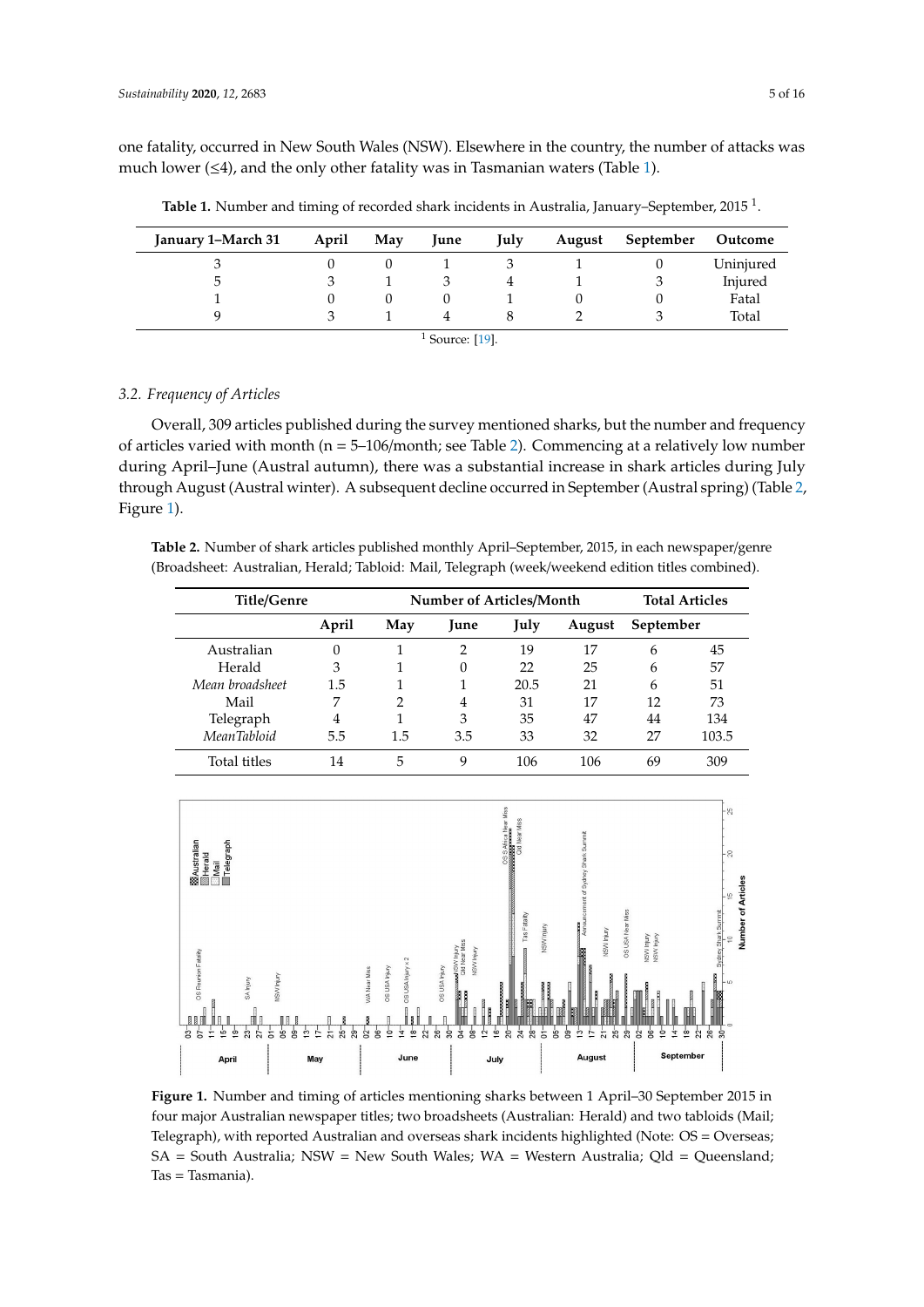There was a highly significant difference ( $\chi^2$ <sub>1</sub> = 35.68,  $p$  < 0.001) in the number of articles published in tabloids compared with broadsheets. Throughout the survey period, tabloids (Mail, Telegraph) consistently published more articles mentioning sharks (mean: 1.5–33) than the broadsheet titles (Australian, Herald; mean: 1–21). The difference in total number of articles among individual titles was also highly significant ( $X^2$ <sub>3</sub> = 60.7, *p* < 0.001). The Telegraph published almost half (43.0%) of all articles, approximately three times as many as the title, Australian, publishing the fewest articles (14.5%; Table [2\)](#page-4-1).

# *3.3. Article Format and Mean Word Length*

Overall, and in each title, most articles (89.3%) were published in Run of Paper format (Table [3\)](#page-5-0). There was not a significant difference in the proportional use of this format between broadsheets and tabloid genres overall ( $X^2$ <sub>1</sub> = 1.996,  $p$  = 0.158). There was, however, a significant difference (FE,  $p = 0.0416$ ) in the proportional use of this format among titles, although there was not a discernible, consistent pattern among titles. Overall, the other three article formats (Front Page Banner Headline, Front Page Article, Special Feature Article), were infrequently used (10.7% combined). There was no significant difference in their proportional use, either between genres or among titles.

<span id="page-5-0"></span>**Table 3.** Number and percentage of shark articles published by genre, title and format 1 April–30 September 2015. (Broadsheet: Australian, Herald; Tabloid: Mail, Telegraph).

| Title/Genre         | <b>Run of Paper</b> | <b>Front Page Banner</b><br>Headline | <b>Front Page</b><br>Article | <b>Special</b><br><b>Feature Article</b> | <b>Totally All</b><br><b>Formats</b> |
|---------------------|---------------------|--------------------------------------|------------------------------|------------------------------------------|--------------------------------------|
|                     | % (n)               | % (n)                                | $\%$ (n)                     | % (n)                                    | % (n)                                |
| Australian          | 84.4 (38)           | 11.1(5)                              | 2.2(1)                       | 2.2(1)                                   | 14.5(45)                             |
| Herald              | 86.0 (49)           | 8.8(5)                               | 5.3(3)                       | 0.0(0)                                   | 18.4 (57)                            |
| Total<br>broadsheet | 85.3 (87)           | 9.8(10)                              | 3.9(4)                       | 1.0(1)                                   | 33.0 (102)                           |
| Mail                | 97.3 (71)           | 0(0)                                 | 1.4(1)                       | 1.4(1)                                   | 23.6(73)                             |
| Telegraph           | 88.1 (118)          | 3.7(5)                               | 8.2(11)                      | 0(0)                                     | 43.4 (134)                           |
| Total tabloid       | 91.3 (189)          | 2.4(5)                               | 5.8(12)                      | 0.5(1)                                   | 67.0(207)                            |
| <b>Total Titles</b> | 89.3 (276)          | 4.9(15)                              | 5.2(16)                      | 0.6(2)                                   | 100.0 (309)                          |

Analysis of mean word count in Run Of Paper articles (excluding two extreme outlier articles; Australian, 2918, Mail, 2693), revealed a wide variation among titles (range: 38 [Telegraph]–1554 [Herald]). The mean word count overall in the two broadsheets was highly significantly different compared with the combined word counts/article in the tabloids ( $t_{127,37} = 4.17$ ,  $p < 0.001$ ). There was also a highly significant difference in mean word count among titles overall (Welch:  $F_{3,103,38} = 7.718$ ,  $p < 0.001$ ; Brown–Forsythe: F<sub>3,143.85</sub> = 7.470,  $p < 0.001$ ). In addition, there was a highly significant difference in the mean word count among newspapers (Australian > Mail (*p* < 0.001); Australian > Telegraph ( $p = 0.015$ ); Herald > Mail ( $p < 0.001$ ); Herald > Telegraph ( $p = 0.042$ ), but not between titles of the same genre (Table [3\)](#page-5-0).

# *3.4. Use of Photographs and Graphics*

A substantial majority of articles featured at least one photograph, both overall (69.9%), and among titles (range: [Mail] 63.0%–[Telegraph] 75.4%; Table [4\)](#page-6-0).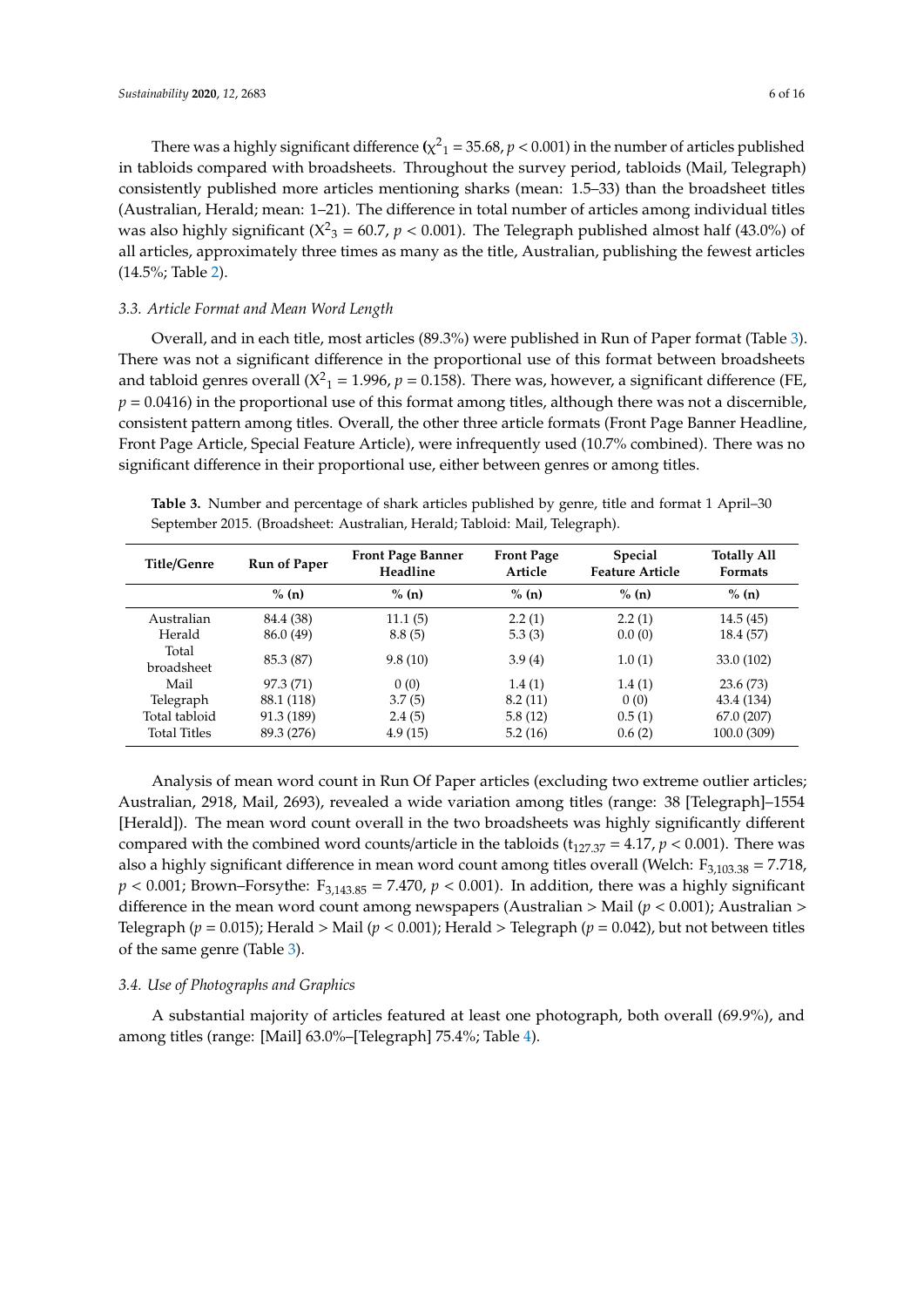<span id="page-6-0"></span>**Table 4.** Number and percentage of themes and the two most-mentioned sub-themes in articles published between April 1 and September 30, 2015 in four major Australian newspaper titles; two broadsheets (Australian, Herald) and two tabloids (Mail, Telegraph).

| <b>Percentage of Articles Mentioning Sharks</b><br>by Theme $(n = Total Articles)$ | Total Broadsheet (%)<br>$n = 102$ | Total Tabloid (%)<br>$n = 207$ | Total Articles (%)<br>$n = 309$ |
|------------------------------------------------------------------------------------|-----------------------------------|--------------------------------|---------------------------------|
| Risk to humans                                                                     | 91.2                              | 88.4                           | 89.3                            |
| Scientific research                                                                | 20.6                              | 14.5                           | 16.5                            |
| Risk to sharks $1$                                                                 | 4.9                               | 6.8                            | 6.1                             |
| Shark tourism $2$                                                                  | 2.0                               | 6.3                            | 4.9                             |
| Miscellaneous mention of sharks                                                    | 9.8                               | 2.4                            | 4.9                             |
| Total number of mentions of themes <sup>5</sup>                                    | 131                               |                                | 376                             |
| Ratio of total mentions/total articles                                             | 1.28                              | 1.18                           | 1.22                            |
| Number of Articles Mentioning Sharks,                                              | Total Broadsheet (%)              | Total Tabloid (%)              | Total Articles (%)              |
| by Sub-Theme, within 'Risk to humans'                                              | $n = 93$                          | $n = 18$                       | $n = 276$                       |
| Risk to humans generally                                                           | 61.3                              | 66.7                           | 4.9                             |
| Injury                                                                             | 45.2                              | 43.7                           | 44.2                            |
| Near-miss                                                                          | 44.1                              | 33.3                           | 37.0                            |
| Fatality                                                                           | 21.5                              | 29.5                           | 26.8                            |
| Total number of mentions of sub-themes <sup>5</sup>                                | 160                               | 317                            | 403                             |
| Ratio of total mentions/total articles                                             | 1.72                              | 1.73                           | 1.46                            |
| Number of Articles Mentioning Sharks,<br>by Sub-Theme, within 'Scientific          | Total Broadsheet (%)<br>$n = 21$  | Total Tabloid (%)<br>$n = 30$  | Total Articles (%)<br>$n = 51$  |
| research'                                                                          |                                   |                                |                                 |
| Human safety $3$                                                                   | 90.5                              | 86.7                           | 88.2                            |
| Shark biology <sup>4</sup>                                                         | 23.8                              | 13.3                           | 17.6                            |
| Total no. of mentions of sub-themes <sup>5</sup>                                   | 24                                | 30                             | 54                              |
| Ratio of total mentions/total articles                                             | 1.14                              | 1.00                           | 1.06                            |

 $^1$  includes commercial and recreational fishing;  $^2$  includes free ranging and captive sharks in aquaria;  $^3$  includes shark vision and other senses; non-lethal and lethal repellent devices; shark tagging and tracking; International Shark Summit; <sup>4</sup> includes shark ecology and behavior; <sup>5</sup> totals may sum to more than total number of articles as some articles mentioned multiple themes.

Three photograph categories (human, shark, object/scenery) were identified. These occurred in the same descending rank order frequency overall, and among all four titles: human > shark > object/scenery.

Within the 'human' category, seven subjects were portrayed: near-miss  $>$  injury  $>$  public  $>$ friend/relative (of near-miss/injury/fatality) > public office holder (including politicians and other elected officials) > scientist > fatality (Table [4\)](#page-6-0). The 'human' photograph category was most frequently presented (overall 69.9% n = 151; range, [Australian] 69.0%, n = 20; [Telegraph] 70.3%, n = 71). 'Near-miss' was the most-featured subject within the 'human' category  $(36.4\%$ ,  $n = 55)$ , and among all photographs overall (25.5%). Within the 'near-miss' subject, an Australian professional surfer, Mick Fanning, who experienced an incident with a (unconfirmed) white shark, recorded live while competing in a round of the World Surfing Championship in South Africa, was substantially the most-frequent specific subject, overall, and in all titles. Photographs featuring this person comprised 90.9%, n = 50 of 'near-miss' photographs; 33.1% of 'person' category; 23.1% of all photographs overall.

Among the 'shark' photograph category, five subjects were featured. In descending rank order frequency, these were: white shark > unidentified taxon > tiger shark > other identified taxon > whale shark (Table [4\)](#page-6-0). Overall, this 'shark photograph' category was the second most frequently used in articles (41.2%,  $n = 89$ ). While the Herald used this category most infrequently (30.0%,  $n = 12$ ), in the Telegraph (48.5%,  $n = 49$ ) this category was used most frequently. Among the photographs of sharks used, the white shark was the most-frequently pictured taxon  $(53.9\%, n = 48)$ . After photographs of the near-miss human subject 'Fanning', the white shark was the second most-featured subject among all photographs. Tiger sharks were the second most frequently featured shark taxon, followed by the whale shark. Photographs of nine other identified taxa were featured substantially less frequently (≤2.2% each).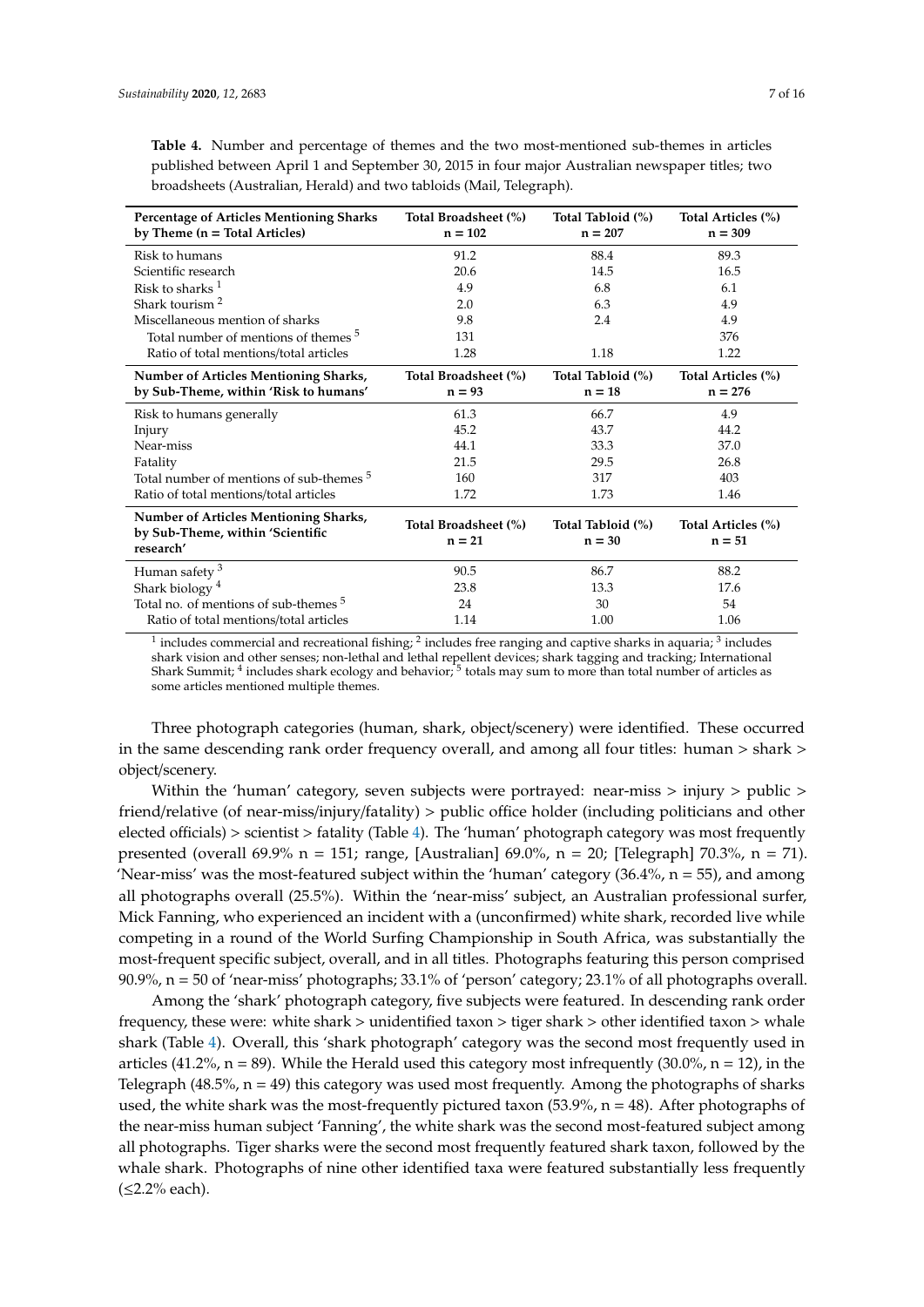The third photograph category, 'object/scenery' was substantially less frequently used in association with shark articles (overall:  $17.1\%$ ;  $n = 37$ ; Table [4\)](#page-6-0).

There was no significant difference between broadsheet and tabloid genres or among titles in proportional use of person or object/scenery photographs, either by individual subject, within each category, or between categories. Proportional use of total shark photographs was significantly higher in tabloids than broadsheets ( $\chi^2$ <sub>1</sub> = 4.430, *p* = 0.035) but there was no significant difference among titles. Proportional use of white shark photographs did not differ significantly between genres but was significantly different among titles overall ( $\chi^2$ <sub>3</sub> = 9.918, *p* = 0.019). Such a difference in use of white shark photographs was, however, only significantly higher than average  $(E, p = 0.014)$  in the Telegraph. There was no significant difference in use of this subject from the average among the other titles. There was also no significant difference in the proportional use of any of the other shark photograph subjects between genres or among titles.

A small minority of articles, both overall  $(9.4\%, n = 29)$  and among titles (range: [Mail], 5.5%, n  $=$  4–[Telegraph] 11.9%, n = 16), featured at least one graphic (Table [4\)](#page-6-0). Two graphic categories were identified. The most commonly used of these was a location map of the shark–human interaction, and devices to reduce such interactions (e.g., diagrams of shark nets; repellent devices). There was no significant difference in the proportional use of graphics overall, either between broadsheet and tabloid genres or among titles.

# *3.5. Mention of Sharks by Geographic Location*

Australia was markedly the most frequently mentioned country in articles (71.5%), followed by South Africa (20.8%). Ten other countries/territories (USA, United Kingdom, New Zealand, Dubai, Egypt, Italy, Mexico, Bahamas, Réunion, New Caledonia) were mentioned substantially less frequently (≤3.9% each).

Among the articles that mentioned Australia, a small minority (5.3%) mentioned the country generally but most (94.7%) mentioned a specific state or territory where the 'shark attack' occurred. New South Wales was substantially the most frequently mentioned state overall (60.8%), followed by Queensland (12.0%) and Western Australia (11.7%). All other locations were substantially less frequently mentioned (≤4.2%).

There was no significant difference in the proportional mention of Australia generally, or any of its component states or territories, between broadsheet and tabloid genres. There was, however, a highly significant difference among titles overall in proportional mention of three states: New South Wales ( $\chi^2$ <sub>3</sub> = 17.886; *p* < 0.001), Queensland ( $\chi^2$ <sub>3</sub> = 22.018; *p* < 0.001) and Western Australia  $(\chi^2$ <sub>3</sub> = 21.890;  $p < 0.001$ ]), but not the other states/territories or Australia. Western Australia was mentioned significantly more often in the Australian compared with the other three titles (vs. Herald: *p* = 0.002; vs. Mail: *p* = 0.004; vs. Telegraph: *p* = 0.007);

Queensland was mentioned significantly more often in the Mail compared to the other three titles (vs. Australian:  $p = 0.036$ ; vs. Herald:  $p = 0.043$ ; vs. Telegraph:  $p < 0.001$ ), and New South Wales was mentioned significantly more often in the Telegraph compared with the other three titles (vs. Australian: *p* = 0.011; vs. Herald: *p* = 0.049; vs. Mail: *p* = 0.002).

#### *3.6. Mention of Identified Shark Taxa*

Overall, 22 different shark taxa were identified to at least genus. At least one of these was mentioned in most articles, both overall  $(65.0\%$ ,  $n = 201$ ), and in all titles (range: [Australian] 57.8%,  $n = 26$ –[Telegraph] 71.6%,  $n = 96$ ). The remaining 35.0% of articles used only the generic term 'shark', either because taxon identification was irrelevant to the article or was unknown (Table [5\)](#page-8-0).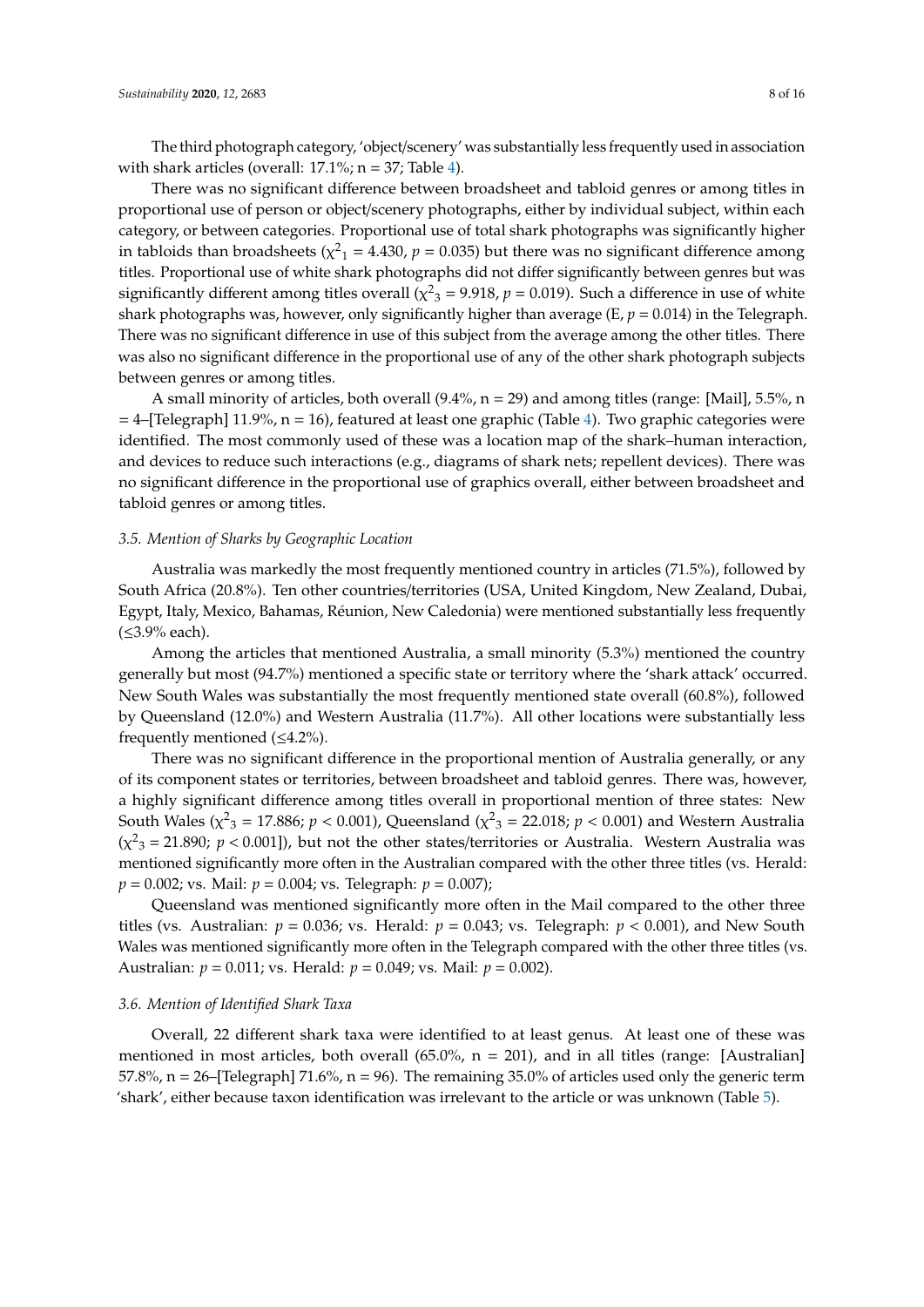| <b>Common Name</b>                               | <b>Scientific Name</b>              | <b>Total Broadsheet</b><br>$n = 102$ (%) | <b>Total Tabloid</b><br>$n = 207$ (%) | <b>Total Articles</b><br>$n = 309\ (%)$ |
|--------------------------------------------------|-------------------------------------|------------------------------------------|---------------------------------------|-----------------------------------------|
|                                                  |                                     |                                          |                                       |                                         |
| White shark                                      | Carcharodon carcharias <sup>1</sup> | 52(51.0)                                 | 121 (58.5)                            | 173 (56.0)                              |
| Unidentified spp.                                |                                     | 43 (42.2)                                | 65 (31.4)                             | 108(35.0)                               |
| Tiger shark                                      | Galeocerdo cuvier                   | 13(12.7)                                 | 33(15.9)                              | 46 (14.9)                               |
| <b>Bull shark</b>                                | Carcharhinus leucas                 | 9(8.8)                                   | 17(8.2)                               | 26(8.4)                                 |
| Hammerhead spp.                                  | Sphyrna spp. <sup>2</sup>           | 0(0.0)                                   | 9(4.3)                                | 9(2.9)                                  |
| Whaler spp.                                      | Carcharhinus spp.                   | 1(1.0)                                   | 5(2.4)                                | 6(1.9)                                  |
| Black tip reef shark                             | Carcharhinus<br>melanopterus        | 1(1.0)                                   | 4(1.9)                                | 5(1.6)                                  |
| Mako shark                                       | Isurus spp.                         | 0(0.0)                                   | 5(2.4)                                | 5(1.6)                                  |
| Whale shark                                      | Rhincodon typus <sup>1,2</sup>      | 1(1.0)                                   | 2(1.0)                                | 3(1.0)                                  |
| Broadnose sevengill<br>shark                     | Notorynchus cepedianus              | 0(0.0)                                   | 3(1.4)                                | 3(1.0)                                  |
| Grey nurse shark                                 | Carcharias taurus <sup>1</sup>      | 0(0.0)                                   | 3(1.4)                                | 3(1.0)                                  |
| Oceanic whitetip                                 | Carcharhinus<br>longimanus          | 1(1.0)                                   | 0(0.0)                                | 1(0.3)                                  |
| Grey reef shark                                  | Carcharhinus<br>amblyrhynchos       | 0(0.0)                                   | 1(0.5)                                | 1(0.3)                                  |
| Pocket shark                                     | Mollisquama parini                  | 0(0.0)                                   | 1(0.5)                                | 1(0.3)                                  |
| Leopard shark                                    | Triakis semifasciata                | 0(0.0)                                   | 1(0.5)                                | 1(0.3)                                  |
| Wobbegong/Carpet<br>shark spp.                   | Orectolobus spp.                    | 0(0.0)                                   | 1(0.5)                                | 1(0.3)                                  |
| Sand shark                                       | Carcharias taurus <sup>3</sup>      | 0(0.0)                                   | 1(0.5)                                | 1(0.3)                                  |
| Reef shark spp.                                  | Carcharhinus spp.                   | 0(0.0)                                   | 1(0.5)                                | 1(0.3)                                  |
| Horn shark spp.                                  | Heterodontus galeatus               | 0(0.0)                                   | 1(0.5)                                | 1(0.3)                                  |
| Port Jackson shark                               | Heterodontus<br>portusjacksoni      | 0(0.0)                                   | 1(0.5)                                | 1(0.3)                                  |
| Lemon shark                                      | Negaprion spp.                      | 0(0.0)                                   | 1(0.5)                                | 1(0.3)                                  |
| Basking shark                                    | Cetorhinus maximus                  | 0(0.0)                                   | 1(0.5)                                | 1(0.3)                                  |
| Elephant shark <sup>4</sup>                      | Callorhinchus milii                 | 1(1.0)                                   | 0(0.0)                                | 1(0.3)                                  |
| Total articles with $\geq$ 1<br>ID'd shark taxon |                                     | 59 (57.8)                                | 142 68.6)                             | 201(65.0)                               |

<span id="page-8-0"></span>**Table 5.** Number and percentage of articles mentioning an identified shark taxon between April 1–September 30, 2015 in four major Australian newspaper titles (Broadsheet: Australian, Herald; Tabloid: Mail, Telegraph).

<sup>1</sup> Protected species in Australia; <sup>2</sup> IUCN (International Union for Conservation of Nature) Red List globally endangered;  $\frac{3}{7}$  most likely scientific name;  $\frac{4}{7}$  not a shark (ray family, close relative).

White, tiger and bull sharks, in that order, were the three most-mentioned identified taxa in all four titles, both between genres and overall. The white shark was the most-mentioned species, both overall  $(56.0\%, n = 173]$ ), and in all titles (range: [Herald]  $49.1\%, n = 28$  [Telegraph]  $63.4\%, n = 85$ ). All other identified taxa were mentioned substantially less frequently, both overall ( $\leq$ 2.9%, n = 9), and among titles, with no mention in the Australian, Herald, and Mail, and only  $4.5\%$ ,  $n = 6$  in the Telegraph.

There was no significant difference in proportional mention of the top three identified shark taxa, between genres or among titles. Analysis of the other 19 identified taxa combined showed a highly significant different mention in tabloids (higher) compared to broadsheets ( $\chi^2$ <sub>1</sub> = 8.706, *p* = 0.003). There was also a highly significant difference among titles overall ( $\chi^2$ <sub>3</sub> = 11.806, *p* = 0.008). There was, however, no consistent, discernible pattern of difference in combined mention among the titles of the 19 other identified taxa.

#### *3.7. Thematic Analysis*

Among the newspaper titles reviewed, five themes emerged (i) risk to humans; (ii) risk to sharks from humans; (iii) scientific research; (iv) shark tourism; and (v) miscellaneous mention of sharks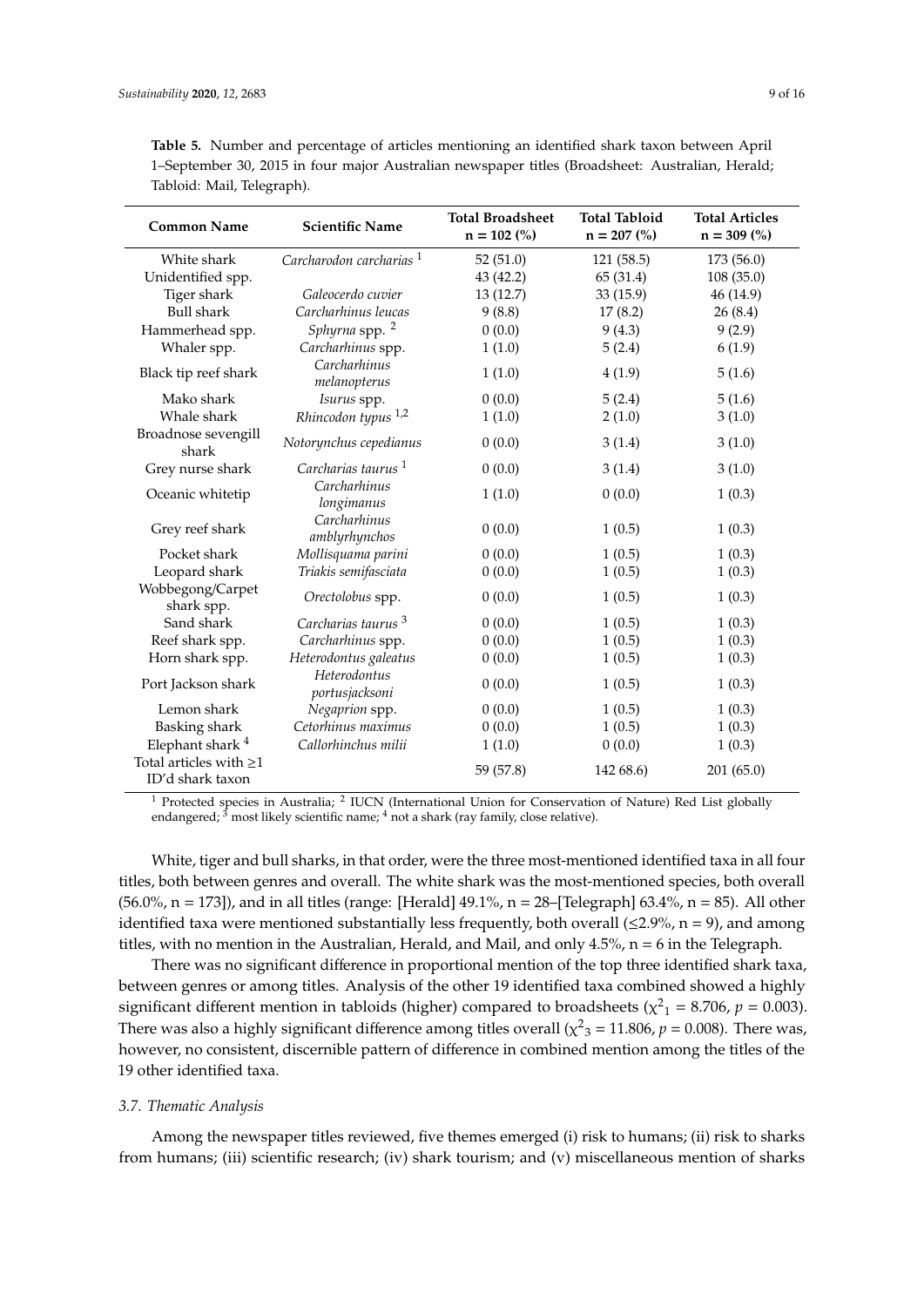(not technically a specific theme). Most articles focused on a single theme (themes/article mean range: [Mail] 1.1–[Australian] 1.3 (Table [6\)](#page-9-0).

<span id="page-9-0"></span>**Table 6.** Number and percentage of themes and two most-mentioned sub-themes in articles published between 1 April–30 September 2015 in four major Australian newspaper titles (Broadsheet: Australian, Herald; Tabloid Mail, Telegraph).

| <b>Percentage of Articles Mentioning Sharks</b><br>by Theme $(n = Total Articles)$ | Total Broadsheet (%)<br>$n = 102$ | Total Tabloid (%)<br>$n = 207$ | Total Articles (%)<br>$n = 309$ |
|------------------------------------------------------------------------------------|-----------------------------------|--------------------------------|---------------------------------|
| Risk to humans                                                                     | 91.2                              | 88.4                           | 89.3                            |
| Scientific research                                                                | 20.6                              | 14.5                           | 16.5                            |
| Risk to sharks $1$                                                                 | 4.9                               | 6.8                            | 6.1                             |
| Shark tourism <sup>2</sup>                                                         | 2.0                               | 6.3                            | 4.9                             |
| Miscellaneous mention of sharks                                                    | 9.8                               | 2.4                            | 4.9                             |
| Total number of mentions of themes <sup>5</sup>                                    | 131                               | 245                            | 376                             |
| Ratio of total mentions/total articles                                             | 1.28                              | 1.18                           | 1.22                            |
| Number of Articles Mentioning Sharks,<br>by Sub-theme, within 'Risk to humans'     | Total Broadsheet (%)<br>$n = 93$  | Total Tabloid (%)<br>$n = 183$ | Total Articles (%)<br>$n = 276$ |
| Risk to humans generally                                                           | 61.3                              | 66.7                           | 64.9                            |
| Injury                                                                             | 45.2                              | 43.7                           | 44.2                            |
| Near-miss                                                                          | 44.1                              | 33.3                           | 37.0                            |
| Fatality                                                                           | 21.5                              | 29.5                           | 26.8                            |
| Total number of mentions of sub-themes <sup>5</sup>                                | 160                               | 317                            | 403                             |
| Ratio of total mentions/total articles                                             | 1.72                              | 1.73                           | 1.46                            |
| Number of Articles Mentioning Sharks,                                              | Total Broadsheet (%)              | Total Tabloid (%)              | Total Articles (%)              |
| by Sub-theme, within 'Scientific research'                                         | $n = 21$                          | $n = 30$                       | $n = 51$                        |
| Human safety $3$                                                                   | 90.5                              | 86.7                           | 88.2                            |
| Shark biology <sup>4</sup>                                                         | 23.8                              | 13.3                           | 17.6                            |
| Total no. of mentions of sub-themes <sup>5</sup>                                   | 24                                | 30                             | 54                              |
| Ratio of total mentions/total articles                                             | 1.14                              | 1.00                           | 1.06                            |

 $^1$  includes commercial and recreational fishing;  $^2$  includes free ranging and captive sharks in aquaria;  $^3$  includes shark vision and other senses; non-lethal and lethal repellent devices; shark tagging and tracking; International Shark Summit;  $^4$  includes shark ecology and behaviour;  $^5$  totals may sum to more than total number of articles, as some articles mentioned multiple themes.

Overall, the theme 'risk to humans' was by far the most common theme identified (89.3%) in all four titles (range: [Mail] 79.5%–[Telegraph] 93.3%) (Table [6\)](#page-9-0). There was no significant proportional difference in mention between broadsheet and tabloid genres ( $X^2$ <sub>1</sub> = 0.298,  $p$  = 0.585). Despite a significant difference (FE,  $p = 0.029$ ) in the mention of this theme among titles overall, there was no consistent, discernible pattern of significant difference among individual titles. Within this theme, four sub-themes were identified: (i) risk to humans generally; (ii) near-miss; (iii) injury; and (iv) fatality (Table [6\)](#page-9-0). Articles typically mentioned multiple sub-themes (mean range: [Herald] 1.58–[Australian] 1.90). Overall, 'risk to humans generally' was substantially the most frequently mentioned sub-theme  $(64.9\%$ , n = 179), with other sub-themes mentioned much less often (injury  $44.2\%$ ; near-miss 37.0%; fatality 26.8%). There was no significant proportional difference in mention between broadsheet and tabloid genres for the 'risk to humans' sub-theme. However, there was a significant difference among titles overall between two sub-themes, 'risk to humans generally' ( $\chi^2$ <sub>3</sub> = 12.300;  $p$  = 0.006) and near-miss  $(\chi^2$ <sub>3</sub> = 11.200,  $p$  = 0.011) (Table [6\)](#page-9-0) although there was no consistent, discernible pattern of difference among individual titles.

'Scientific research' was the second most mentioned theme overall, and among individual titles. There was no significant difference in mention of this theme between broadsheet and tabloid genres or among titles. Within the theme, two sub-themes were identified, 'human safety' and 'shark biology' (Table [6\)](#page-9-0). Articles typically mentioned a single sub-theme. Overall, 'human safety' was the most-mentioned sub-theme (88.2%), and it was mentioned in the same rank order, and a substantially similar relative proportion, in all titles. 'Human safety' was mentioned in many contexts, including shark vision and other senses, effectiveness of various non-lethal repellents (e.g., 'Shark Shield' personal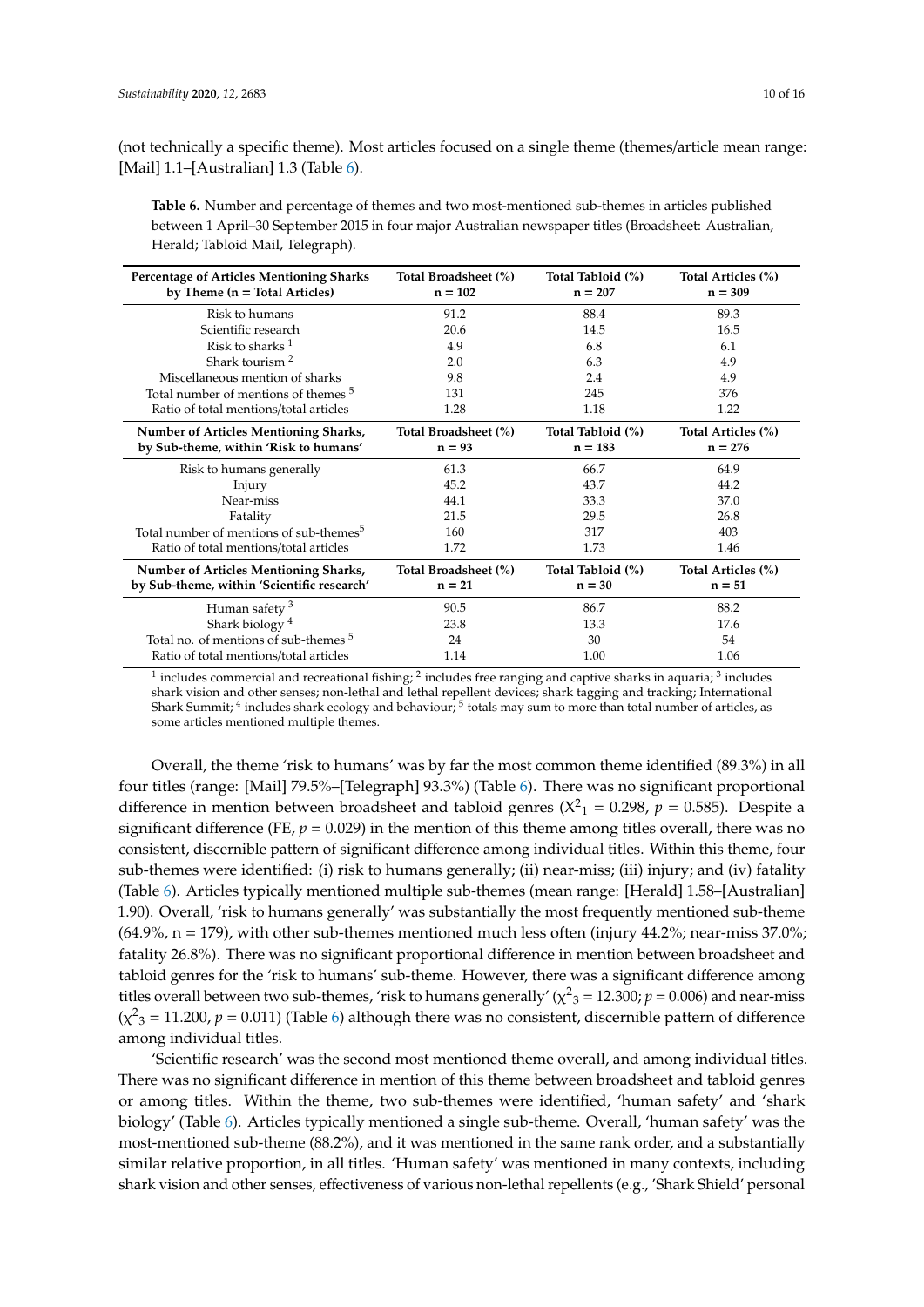electronic repellent; plastic or bubble fences); lethal shark control methods (e.g., drum lines, mesh nets); shark tagging and tracking programmes, and the 'International Shark Summit' in Sydney that occurred in response to community pressure due to the record number of shark attacks over the study period. There was no significant difference in mention of 'human safety' between broadsheet and tabloid genres, or among titles. The second sub-theme, 'shark biology', included shark biology, ecology, and behaviour. It was mentioned infrequently within the theme (17.6%), and among shark articles overall  $(2.9\%, n = 9)$ . There was a significantly higher proportional mention of this sub-theme in broadsheet newspapers compared to tabloids (FE, *p* = 0.046), and among titles (FE, *p* = 0.042). There was, however, no consistent, discernible pattern among titles.

All three other themes were mentioned infrequently. 'Risk to sharks' was the third most mentioned theme overall (6.1%; Table [6\)](#page-9-0). Commercial and recreational shark fishing were mentioned in a substantially equal proportion overall, and there was no significant difference either between genres or among titles. 'Shark tourism' (including swimming/diving with free-ranging sharks and viewing captive sharks in aquaria) and 'miscellaneous mention of sharks' were the least mentioned themes overall (4.9% each). There was no significant difference in mention of 'shark tourism' between genres or among titles. 'Miscellaneous mention of sharks' showed a significant difference between genres, and among titles overall. There was, however, no discernible, consistent pattern of significant difference among individual titles.

#### **4. Discussion**

The 30 shark attacks that occurred immediately, preceding and during the survey represented most of the 33 reported in Australia during 2015 [\[19\]](#page-13-16), a year of record numbers of shark attacks. This record was frequently commented upon in news articles. Overall, most articles strongly focused on specific shark–human interactions that involved injury and risk to humans. As has been reported previously (e.g., [\[28,](#page-14-16)[37\]](#page-14-17)), shark articles appeared episodically and were incident-specific, rather than regular and/or thematic matters (e.g., general issues, abstract context). This was reflected in the low frequency of articles published in the first half of the study. However, even when incidents did occur, they did not necessarily attract substantial coverage. For example, four incidents between April 25–July 19, all resulting in human injury, generated minimal reportage (approximately four articles/incident within the immediate news cycle). Subsequently, the number and frequency of articles increased substantially following three incidents in close succession in late July, despite two being near misses (i.e., the victim was not physically harmed); the other was a fatality. However, despite the fatal attack in Tasmania being potentially 'sensational' reading, since it involved a young woman witnessing her father being attacked at the end of a dive, it generated only modest coverage compared with the first in this cycle of attacks. This is despite the first incident occurring overseas (i.e., in South African waters) and being a near-miss (i.e., there was no physical damage to the surfer or his board). Indeed, this near-miss generated by far the greatest number of media articles of any 'shark attack' that occurred during the study, and was the only such incident that occurred outside of Australian waters that drew substantial media attention.

There were several factors that undoubtedly contributed to the difference in reportage between the two events. Importantly, unlike the Tasmania fatality, the near-miss victim (Mick Fanning) had celebrity status. He had been three-time World Surfing Champion and, as previously mentioned, was participating in the World Surfing Championships when the incident occurred [\[38\]](#page-14-18). Some support for this suggestion may be gleaned from the deluge of worldwide media coverage following the death of another Australian 'celebrity', Steve Irwin, in 2006, due to a stingray strike [\[39\]](#page-14-19). However, the comparative lack of media coverage of even a shark attack fatality within Australian waters is also likely to be a strong influence on the availability of live coverage of the incident. Unlike any of the other victims covered in this study, only Mick Fanning's altercation with the shark was recorded live (as was the death of Steve Irwin), and there was a substantial audience watching the event from the beach. There was therefore media footage available for journalists to access to support their reporting.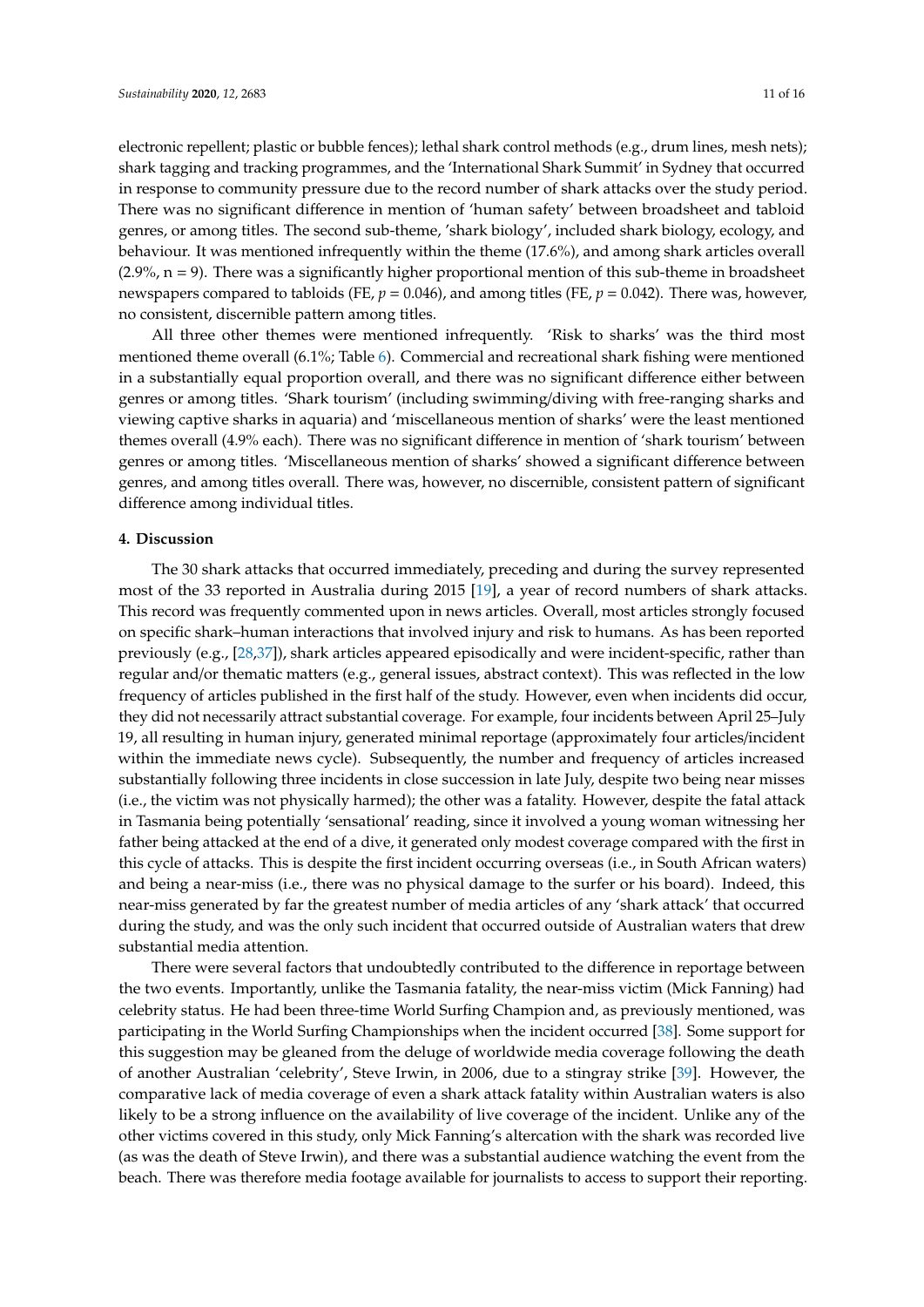Peace [\[39\]](#page-14-19) provided an example of an attraction for the media to be present. In discussing a shark attack in South Australia, he commented that 'all this took place just 400 metres from the shore, and only a few kilometres from Adelaide's CBD from which the media descended in droves to provide on-the-spot coverage'. Underwater incidents, in relatively more remote areas, do not make for the quick 'media grab' that may occur in urban waters or, in the case of Mick Fanning, representatives of multi-media outlets.

The coverage of shark attacks within Australia did appear to reflect the newspaper titles' circulation footprint, and the number of shark incidents experienced within respective state and territory coastal waters immediately prior to and during the survey. For example, New South Wales' reportage of shark attacks was probably influenced by the fact that the circulations of two of the four titles (Herald and Telegraph) are primarily within this state. However, as noted, this state also experienced by far the highest absolute and relative frequency of incidents; five times higher than Queensland and ten times higher than Western Australia. The latter state's substantially lower, equal second, proportional mention was probably influenced by the lack of a Western Australia-focused title in the study, along with the very low number of incidents (two—no fatality) experienced in that state prior to, and during, the survey.

The number of shark-related articles was markedly higher in tabloids than in broadsheets. This could be predicted because, by their very nature, 'shark attacks' are sensational news [\[12,](#page-13-10)[40\]](#page-14-20) and, stylistically, tabloids portray news melodramatically [\[41\]](#page-14-21). Indeed, tabloid journalists have pressures from within their organisation that encourage sensationalism in news coverage [\[42–](#page-14-22)[44\]](#page-14-23), and this is what their audience expects [\[41,](#page-14-21)[45,](#page-14-24)[46\]](#page-14-25). For example, Dowler [\[47\]](#page-15-0) suggested that the number of articles printed that report violent crime are proportionally higher, and reported more sensationally, in tabloid newspapers compared to broadsheets. Along with violent crime, after the film '*Jaws*' was released in 1975, which was about a shark that terrorised a small community, there arose an 'unprecedented paranoia' of sharks that the 'media hyperbole exploited' [\[48,](#page-15-1)[49\]](#page-15-2). The observation of a substantially higher number of shark articles published in the Telegraph, Australia's most-read tabloid (and newspaper), lends support to the concept that shark attacks sell newspapers [\[50\]](#page-15-3).

Although there were more articles on shark attacks in tabloids than broadsheets, the articles had a lower mean word count in the former genre. This reflects the newspaper editors 'playing to their audience'. For example, compared with those that read broadsheets (i.e., 'business-class people'), readers of tabloids were less likely to have a university education and more likely to have minimal secondary education, and to be unemployed or blue-collar workers [\[51\]](#page-15-4). Tabloids have also been described as a 'pick up, flick though' reading, but an 'integral part of the working day' [\[41\]](#page-14-21). With such an approach to consuming tabloids, focus on catching the reader's attention with a 'flick through' may be expected, however, there was no other observed difference in shark reportage between newspaper genres or titles. In all titles, most articles on sharks were placed in the body of the paper (i.e., Run-of-Paper), and typically supplemented with at least one photograph. These photographs were not necessarily unique to a genre, for example, the News Corp-owned newspapers occasionally used the same photograph in their tabloid and broadsheet.

Shark reportage was also highly anthropocentric. Typically, the emphasis was on risk to humans from sharks. Few articles addressed shark conservation. This human focus extended to mention of shark taxa, graphics, and themes. The most commonly reported (but not necessarily identified) sharks were white > tiger > bull sharks. For example, the most reported incident, a near-miss off South Africa involving Australian world champion surfer Mick Fanning, typically reported that a white shark was the culprit but, although this was very likely, the species was not formally identified. Within Australia, this species, together with tiger and bull sharks, are the most-frequently reported—but not necessarily confirmed—taxa in shark attacks, although this was often due to identification issues [\[40](#page-14-20)[,52\]](#page-15-5). Apart from the white shark, however, taxa of conservation concern received negligible mention. For example, of 76 species of Chondrichthyes (sharks, rays, skates and chimaeras) listed as endangered or critically endangered by the International Union for Conservation of Nature [\[8\]](#page-13-7) at the time of the study,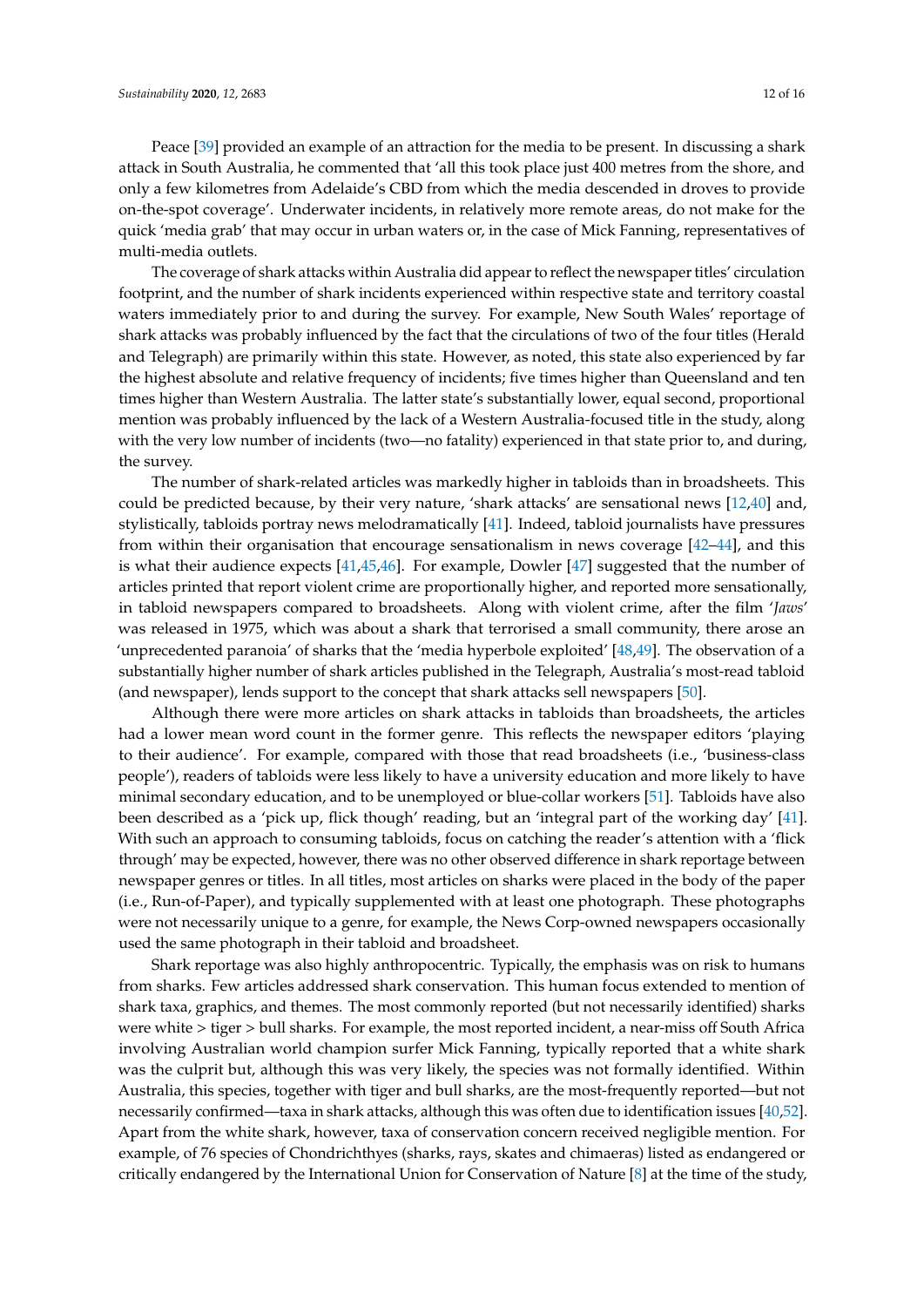together with the endangered NSW population of grey nurse sharks, only three of these shark taxa (grey nurse, whale, hammerhead) were mentioned in any of the articles surveyed. By comparison, the white shark was mentioned in more than half of the articles. Such differences reveal a strong anthropocentric focus on prioritising human safety over animal conservation. The anthropogenic focus of the articles reviewed was reinforced by the subject of photographs accompanying articles. Most photographs pictured human 'victims' or 'dangerous taxa'. Such polarisation was exacerbated by the frequent use of photographs of Mick Fanning's near miss and/or a white shark, the species suspected of the putative attack. Indeed, among the 70% of all articles featuring at least one photograph, 41% included at least one shark photograph, of which photographs of white (53.9%), followed by tiger (16.1%) sharks dominated. The dominance of photographs of white sharks was also strongly associated with articles that predominately mentioned research. Nearly 90% of such articles identified human safety as a research need.

In contrast to the 'negative press' associated with sharks, there was negligible 'positive press' on shark–human interactions. For example, 'shark tourism' was mentioned in fewer than 5% of articles, despite the strong growth in non-consumptive shark tourism in Australia [\[53](#page-15-6)[–55\]](#page-15-7). Such low reportage of shark tourism may be an artefact of the timing of the study (Austral autumn to spring) although swim- and dive- with shark tourism typically operates into this period in several locations throughout Australia [\[56\]](#page-15-8). The lack of reportage on shark conservation, and negligible mention of 'risk to sharks from humans' (commercial and recreational fishing, approximately 6%), contrasted strongly with a previous media study [\[57\]](#page-15-9).

#### **5. Conclusions**

It may be assumed by readers that news reportage, at least broadly, reflects the frequency and outcome of current and recent real-world events and sensationalism, if included, tends to be largely restricted to the tabloids. This was not observed—reportage of sharks tended to be sensationalised and, particularly in the case of one near-miss incident, sustained and maybe even distorted against reality. For example, although only one fatality occurred immediately prior to the study, and another during it (<7% total incidents [\[19\]](#page-13-16)), 24% of the articles surveyed mentioned fatalities. Of such fatalities, 65% occurred prior to the current study (i.e., 2015) with some incidents dating back to the 1920s. Similarly, 20 injuries and eight near-misses which occurred during the same period elicited mentions of injury in 40% of articles, while near-miss mentions occurred in 33% of articles surveyed. For example, the near-miss suffered by Mick Fanning while competing in the World Surfing Championships in South Africa, represented 89% of reportage on near-miss incidents. It also dominated the reportage of shark attacks in other countries, several of which involved injuries and fatalities. There was also some distortion in the number of articles reported in all three incident types compared with real-world events. These findings reflect those of other studies that have shown over-reporting of shark incidents against their occurrence (e.g., [\[57\]](#page-15-9)). This may explain the perceptions in the community, which substantially overestimate the frequency and gravity of 'shark attacks'. For example, Crossley et al. [\[12\]](#page-13-10) reported that many people believe that there are double the number of non-fatal, and four times as many fatal, incidents as in reality.

It is generally accepted (e.g., [\[34\]](#page-14-13)) that there is a greater tendency for tabloid compared to broadsheet newspapers to provide sensational reporting. There was some evidence of this in the current study. For example, the Telegraph published 43.4% of all shark-related articles and used a significantly higher proportion of white shark photographs (a species known/assumed to be the culprit of many 'attacks') than other titles. Such findings, in the country's largest-circulation newspaper, hints at an association between such sensationalism and revenue. However, in other attributes of coverage there was limited difference among newspaper titles, either tabloid or broadsheet. Whether the skewed or over-reporting identified constitutes 'fake news' is debatable, and problematic to determine since there is currently no universally accepted definition of the term [\[58](#page-15-10)[,59\]](#page-15-11).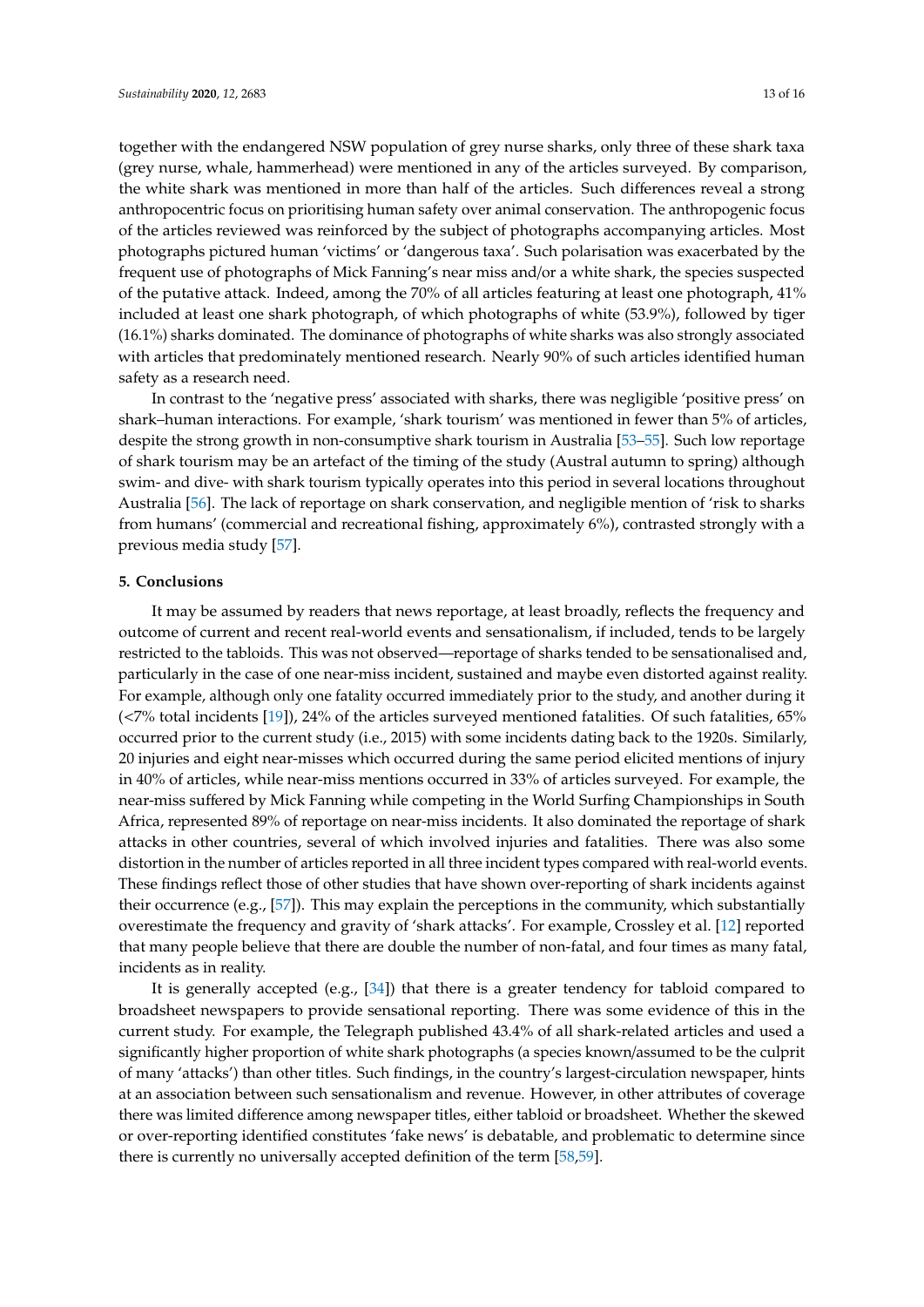**Author Contributions:** Conceptualisaton: S.B., N.H.; formal analysis: J.S., N.H.; Methodology: N.H., J.S., S.B.; Writing: S.B., N.H. All authors have read and agreed to the published version of the manuscript.

**Funding:** The research received no external funding.

**Conflicts of Interest:** The authors declare no conflict of interest.

# **References**

- <span id="page-13-0"></span>1. Caldicott, D.G.E.; Mahajani, R.; Kuhn, M. The anatomy of a shark attack: A case report and review of the literature. *Injury* **2001**, *32*, 445–453. [\[CrossRef\]](http://dx.doi.org/10.1016/S0020-1383(01)00041-9)
- <span id="page-13-1"></span>2. Estes, J.A.; Terborgh, J.; Brashares, J.S.; Power, M.E.; Berger, J.; Bond, W.J.; Carpenter, S.R.; Essington, T.E.; Holt, R.D.; Jackson, J.B.C.; et al. Trophic downgrading of Planet Earth. *Science* **2011**, *333*, 301–306. [\[CrossRef\]](http://dx.doi.org/10.1126/science.1205106) [\[PubMed\]](http://www.ncbi.nlm.nih.gov/pubmed/21764740)
- <span id="page-13-2"></span>3. Myers, R.A.; Baum, J.K.; Shepherd, T.D.; Powers, S.P.; Peterson, C.H. Cascading effects of the loss of apex predatory sharks from a coastal ocean. *Science* **2007**, *315*, 1846–1850. [\[CrossRef\]](http://dx.doi.org/10.1126/science.1138657) [\[PubMed\]](http://www.ncbi.nlm.nih.gov/pubmed/17395829)
- <span id="page-13-3"></span>4. Clarke, S.C.; McAllister, M.K.; Milner-Gulland, E.J.; Kirkwood, G.P.; Michielsens, C.G.J.; Agnew, D.J.; Pikitch, E.K.; Nakano, H.; Shivji, M.S. Global estimates of shark catches using trade records from commercial markets. *Ecol. Lett.* **2006**, *9*, 1115–1126. [\[CrossRef\]](http://dx.doi.org/10.1111/j.1461-0248.2006.00968.x)
- <span id="page-13-4"></span>5. Gelsleichter, J.; Manire, C.A.; Szabo, N.J.; Cortes, E.; Carlson, J.; Lombardi-Carlson, L. Organochlorine concentrations in bonnet-head sharks (*Sphyrna tiburo*) from four Florida Estuaries. *Arch. Environ. Contam. Toxicol.* **2005**, *48*, 474–483. [\[CrossRef\]](http://dx.doi.org/10.1007/s00244-003-0275-2)
- <span id="page-13-5"></span>6. Chin, A.; Kyne, P.M.; Walker, T.I.; McCauley, R.B. An integrated risk assessment for climate change: Analysing the vulnerability of sharks and rays on Australia's Great Barrier Reef. *Glob. Chang. Biol.* **2010**, *16*, 1936–1953. [\[CrossRef\]](http://dx.doi.org/10.1111/j.1365-2486.2009.02128.x)
- <span id="page-13-6"></span>7. Jennings, D.E.; Gruber, S.H.; Franks, B.R.; Kessel, S.T.; Robertson, A.L. Effects of large-scale anthropogenic development on juvenile lemon shark (*Negaprion brevirostris*) populations of Bimini, Bahamas. *Environ. Biol. Fishes* **2008**, *83*, 369–377. [\[CrossRef\]](http://dx.doi.org/10.1007/s10641-008-9357-3)
- <span id="page-13-7"></span>8. IUCN. A Quarter of Sharks and Rays Threatened with Extinction. International Union for Conservation of Nature. 2016. Available online: https://www.iucn.org/content/[quarter-sharks-and-rays-threatened](https://www.iucn.org/content/quarter-sharks-and-rays-threatened-extinction)[extinction](https://www.iucn.org/content/quarter-sharks-and-rays-threatened-extinction) (accessed on 20 February 2020).
- <span id="page-13-8"></span>9. Fraser-Baxter, S.; Medvecky, F. Evaluating the media's reporting of public and political responses to human–shark interactions in N.S.W., Australia. *Mar. Policy* **2018**, *97*, 109–118. [\[CrossRef\]](http://dx.doi.org/10.1016/j.marpol.2018.08.020)
- <span id="page-13-18"></span>10. McCagh, C.; Sneddon, J.; Blache, D. Killing sharks: The media's role in public and political response to fatal human–shark interactions. *Mar. Policy* **2015**, *62*, 271–278. [\[CrossRef\]](http://dx.doi.org/10.1016/j.marpol.2015.09.016)
- <span id="page-13-9"></span>11. Sabatier, E.; Huveneers, C. Changes in media portrayal of human-wildlife conflict during successive fatal shark bits. *Conserv. Soc.* **2018**, *16*, 338–350. [\[CrossRef\]](http://dx.doi.org/10.4103/cs.cs_18_5)
- <span id="page-13-10"></span>12. Crossley, R.; Collins, C.M.; Sutton, S.G.; Huveneers, C. Public perception and understanding of shark attack mitigation measures in Australia. *Hum. Dimens. Wildl.* **2014**, *19*, 154–165. [\[CrossRef\]](http://dx.doi.org/10.1080/10871209.2014.844289)
- <span id="page-13-11"></span>13. Woodroffe, R.; Thirgood, S.; Rabinowitz, A. The impact of human–wildlife conflict on natural systems. In *People and Wildlife, Conflict or Co-Existence*; Woodroffe, R., Thirgood, S., Eds.; Cambridge University Press: Cambridge, UK, 2005; pp. 1–12.
- <span id="page-13-12"></span>14. Neff, C.L. Australian beach safety and the politics of shark attacks. *Coast. Manag.* **2012**, *40*, 88–106. [\[CrossRef\]](http://dx.doi.org/10.1080/08920753.2011.639867)
- <span id="page-13-17"></span>15. Neff, C.; Hueter, R. Science, policy, and the public discourse of shark "attack": A proposal for reclassifying human-shark interactions. *J. Environ. Stud. Sci.* **2013**, *3*, 65–73. [\[CrossRef\]](http://dx.doi.org/10.1007/s13412-013-0107-2)
- <span id="page-13-13"></span>16. Hardiman, N.; Burgin, S.; Shao, J. News media portrayal of attributed stakeholder attitudes to shark management in Australia. *Hum. Dimens. Wildl.* **2019**, *24*, 548–563. [\[CrossRef\]](http://dx.doi.org/10.1080/10871209.2019.1663455)
- <span id="page-13-14"></span>17. Ebert, D.A.; Fowler, S.L.; Compagno, L.J. *Sharks of the World: A Fully Illustrated Guide*; Wildlife Nature Press: Plymouth, UK, 2013.
- <span id="page-13-15"></span>18. ISAF. *International Shark Attack File*; Florida Museum of Natural History: Gainsville, FL, USA, 2018; Available online: https://[www.floridamuseum.ufl.edu](https://www.floridamuseum.ufl.edu/shark-attacks/)/shark-attacks/ (accessed on 20 February 2020).
- <span id="page-13-16"></span>19. ASAF. Australian Shark Attack File: Latest Figures. Taronga Zoo, Mosman, Australia. Available online: https://taronga.org.au/animals-conservation/conservation-science/[australian-shark-attack-file](https://taronga.org.au/animals-conservation/conservation-science/australian-shark-attack-file/latest-figures)/latest[figures](https://taronga.org.au/animals-conservation/conservation-science/australian-shark-attack-file/latest-figures) (accessed on 20 February 2020).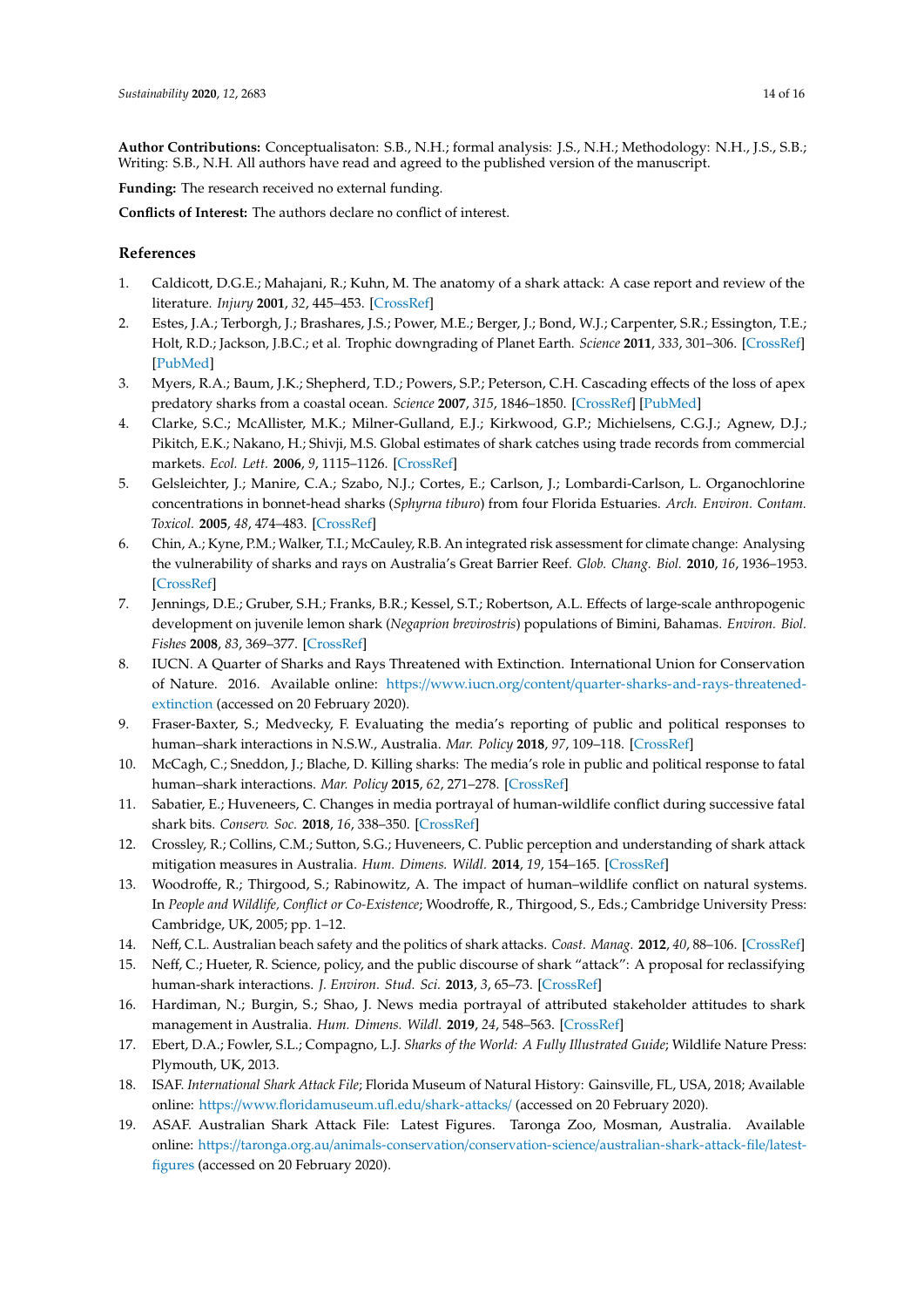- <span id="page-14-0"></span>20. SLSA. National Coastal Safety Report 2017. Surf Life Saving Australia 2017, Sydney, Australia. Available online: https://issuu.com/surflifesavingaustralia/docs/[ncsr-2017\\_lr\\_3298b910d49b62](https://issuu.com/surflifesavingaustralia/docs/ncsr-2017_lr_3298b910d49b62) (accessed on 20 February 2020).
- <span id="page-14-1"></span>21. Coppleson, V. A review of shark attacks in Australian waters since 1919. *Med. J. Aust.* **1950**, *2*, 680–687. [\[CrossRef\]](http://dx.doi.org/10.5694/j.1326-5377.1950.tb106830.x)
- <span id="page-14-2"></span>22. Neff, C.L. The *Jaws* effect: How movie narratives are used to influence policy responses to shark bites in Western Australia. *Aust. J. Political Sci.* **2015**, *50*, 114–127. [\[CrossRef\]](http://dx.doi.org/10.1080/10361146.2014.989385)
- <span id="page-14-3"></span>23. Ajzen, I.; Fishbein, M. Attitude–behavior relations: A theoretical analysis and review of empirical research. *Psychol. Bull.* **1977**, *84*, 888–918. [\[CrossRef\]](http://dx.doi.org/10.1037/0033-2909.84.5.888)
- <span id="page-14-4"></span>24. Albarracin, D.; Johnson, B.T.; Zanna, M.P. *The Handbook of Attitudes 2e*; Psychology Press: New York, NY, USA, 2014.
- <span id="page-14-12"></span>25. Muter, B.A.; Gore, M.L.; Gledhill, K.S.; Lamont, C.; Huveneers, C. Australian and U.S. news media portrayal of sharks and their conservation. *Conserv. Biol.* **2013**, *27*, 187–196. [\[CrossRef\]](http://dx.doi.org/10.1111/j.1523-1739.2012.01952.x)
- <span id="page-14-5"></span>26. Pepin-Neff, C.; Wynter, T. Shark bits and shark conservation: An analysis of human attitudes following shark bites incidents in two locations in Australia. *Conserv. Lett.* **2017**, *11*, e12407. [\[CrossRef\]](http://dx.doi.org/10.1111/conl.12407)
- <span id="page-14-6"></span>27. Jacques, P.J. The social oceanography of top oceanic predators and the decline of sharks: A call for a new field. *Prog. Oceanogr.* **2010**, *86*, 192–203. [\[CrossRef\]](http://dx.doi.org/10.1016/j.pocean.2010.04.001)
- <span id="page-14-16"></span>28. Jacobson, S.K.; Langin, C.; Carlton, J.S.; Kaid, L.L. Content analysis of newspaper coverage of the Florida Panther. *Conserv. Biol.* **2012**, *26*, 171–179. [\[CrossRef\]](http://dx.doi.org/10.1111/j.1523-1739.2011.01750.x) [\[PubMed\]](http://www.ncbi.nlm.nih.gov/pubmed/21978166)
- <span id="page-14-7"></span>29. Muter, B.A.; Gore, M.L.; Riley, S.J. From victim to perpetrator: Evolution of risk frames related to human-cormorant conflict in the Great Lakes. *Hum. Dimens. Wildl.* **2009**, *14*, 366–379. [\[CrossRef\]](http://dx.doi.org/10.1080/10871200903045210)
- <span id="page-14-8"></span>30. Ferguson, K. Submerged realities: Shark documentaries at depth. *Atenea* **2006**, *26*, 115–129.
- <span id="page-14-9"></span>31. Whatmough, S.; van Putten, I.; Chin, A. From hunters to nature observers: A record of 53 years of diver attitudes towards sharks and rays and marine protected areas. *Mar. Freshw. Res.* **2011**, *62*, 755–763. [\[CrossRef\]](http://dx.doi.org/10.1071/MF10142)
- <span id="page-14-10"></span>32. Gore, M.L.; Muter, B.A.; Lapinski, M.K.; Neuberger, L.; Van der Heide, B. Risk frames on shark diving websites: Implications for global shark conservation. *Aquat. Conserv. Freshw.* **2011**, *21*, 165–172. [\[CrossRef\]](http://dx.doi.org/10.1002/aqc.1171)
- <span id="page-14-11"></span>33. Boissonneault, M.; Gladstone, F.W.; Scott, P.; Cushing, N. Grey nurse shark human interactions and portrayals: A study of newspaper portrayals of the grey nurse shark from 1969–2003. *Electron. Green J.* **2005**, *1*, 1–21.
- <span id="page-14-14"></span><span id="page-14-13"></span>34. Anonymous. *English Oxford Living Dictionaries*; Oxford University Press: Oxford, UK, 2017.
- 35. Roy Morgan Research. Australian Newspaper Readership, 12 Months to June 2016. Available online: [http:](http://www.roymorgan.com/industries/media/readership/newspaper-readership) //www.roymorgan.com/industries/media/readership/[newspaper-readership](http://www.roymorgan.com/industries/media/readership/newspaper-readership) (accessed on 20 February 2020).
- <span id="page-14-15"></span>36. QSR International. Home Page. QSR International Pty Ltd. Available online: http://[www.qsrinternational.](http://www.qsrinternational.com/) [com](http://www.qsrinternational.com/)/ (accessed on 20 February 2020).
- <span id="page-14-17"></span>37. Iyengar, S. *Is Anyone Responsible? How Television Frames Political Issues*; University of Chicago Press: Chicago, IL, USA, 1991.
- <span id="page-14-18"></span>38. World Surf League. Jaw-Dropping: Surfer Fights off Shark Attack Live on TV in S. African Competition, 2015. Available online: https://[www.youtube.com](https://www.youtube.com/watch?v=anhRxIQutZ8)/watch?v=anhRxIQutZ8 (accessed on 20 February 2020).
- <span id="page-14-19"></span>39. Peace, A. "Man grabs shark with bare hands, blames vodka": On sharks, stereotypes, speciesism, and the late Steve Irwin. *Aust. Zool.* **2009**, *35*, 9–17. [\[CrossRef\]](http://dx.doi.org/10.7882/AZ.2009.002)
- <span id="page-14-20"></span>40. McPhee, D. Unprovoked shark bites: Are they becoming more prevalent? *Coast. Manag.* **2014**, *42*, 478–492. [\[CrossRef\]](http://dx.doi.org/10.1080/08920753.2014.942046)
- <span id="page-14-21"></span>41. Jöhanssön, S. *Reading Tabloids: Tabloid Newspapers and Their Readers*; Södertörns Högskola, Stockholm University: Stockholm, Swenden, 2017; Available online: <diva-protal.org> (accessed on 20 February 2020).
- <span id="page-14-22"></span>42. Homer, D.S. *Understanding Media Ethics*; Sage Publications: London, UK, 2014.
- 43. Ömebring, H.; Jönsson, A.M. Tabloid journalism and the public sphere: A historical perspective on tabloid journalism. *J. Stud.* **2004**, *5*, 283–295.
- <span id="page-14-23"></span>44. Skovsgaard, M. A tabloid mind? professional values and organizational pressures as explanations of tabloid journalism. *Media Cult. Soc.* **2014**, *36*, 200–218. [\[CrossRef\]](http://dx.doi.org/10.1177/0163443713515740)
- <span id="page-14-24"></span>45. Chan, T.W.; Goldthorpe, J.H. Social status and newspaper readership. *Am. J. Sociol.* **2007**, *112*, 1095–1134. [\[CrossRef\]](http://dx.doi.org/10.1086/508792)
- <span id="page-14-25"></span>46. Newton, K. Mass media effects: Mobilization or media malaise? *Br. J. Political Sci.* **1999**, *29*, 577–599. [\[CrossRef\]](http://dx.doi.org/10.1017/S0007123499000289)